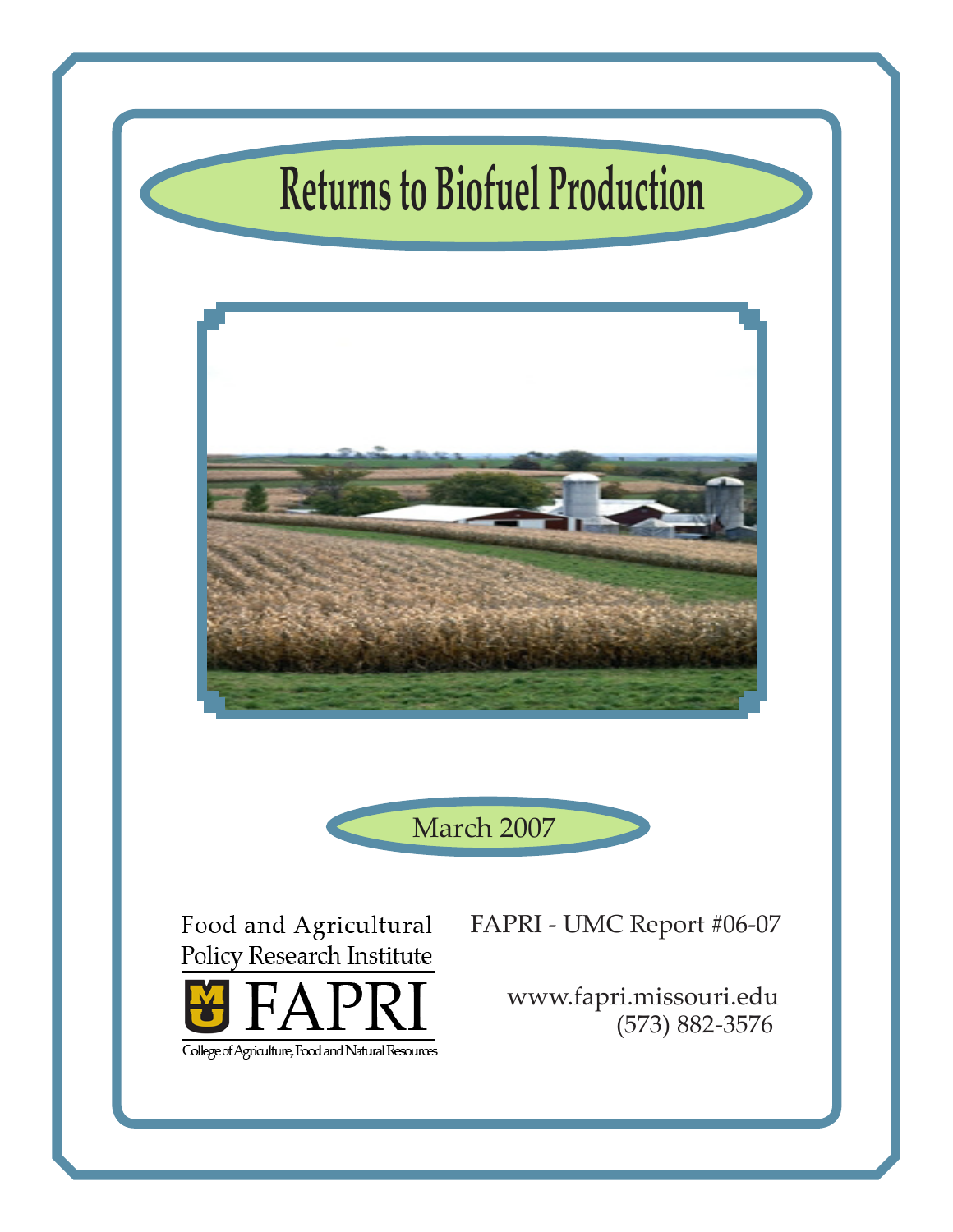Published by the Food and Agricultural Policy Research Institute (FAPRI) at The University of Missouri–Columbia, 101 Park DeVille Suite E; Columbia, MO 65203 in March 2007.

http://www.fapri.missouri.edu

Material in this publication is based upon work supported by the Cooperative State Research, Education and Extension Service; U.S. Department of Agriculture, under Agreement No. 2006-34149-16987.

Any opinion, findings, conclusions, or recommendations expressed in this publication are those of the authors and do not necessarily reflect the view of the U.S. Department of Agriculture.

Permission is granted to reproduce this information with appropriate attribution to the authors and the Food and Agricultural Policy Research Institute.

The University of Missouri–Columbia does not discriminate on the basis of race, color, religion, national origin, sex, sexual orientation, age, disability or status as a qualified protected veteran. For more information, call Human Resource Services at 573-882-4256 or the U.S. Department of Education, Office of Civil Rights.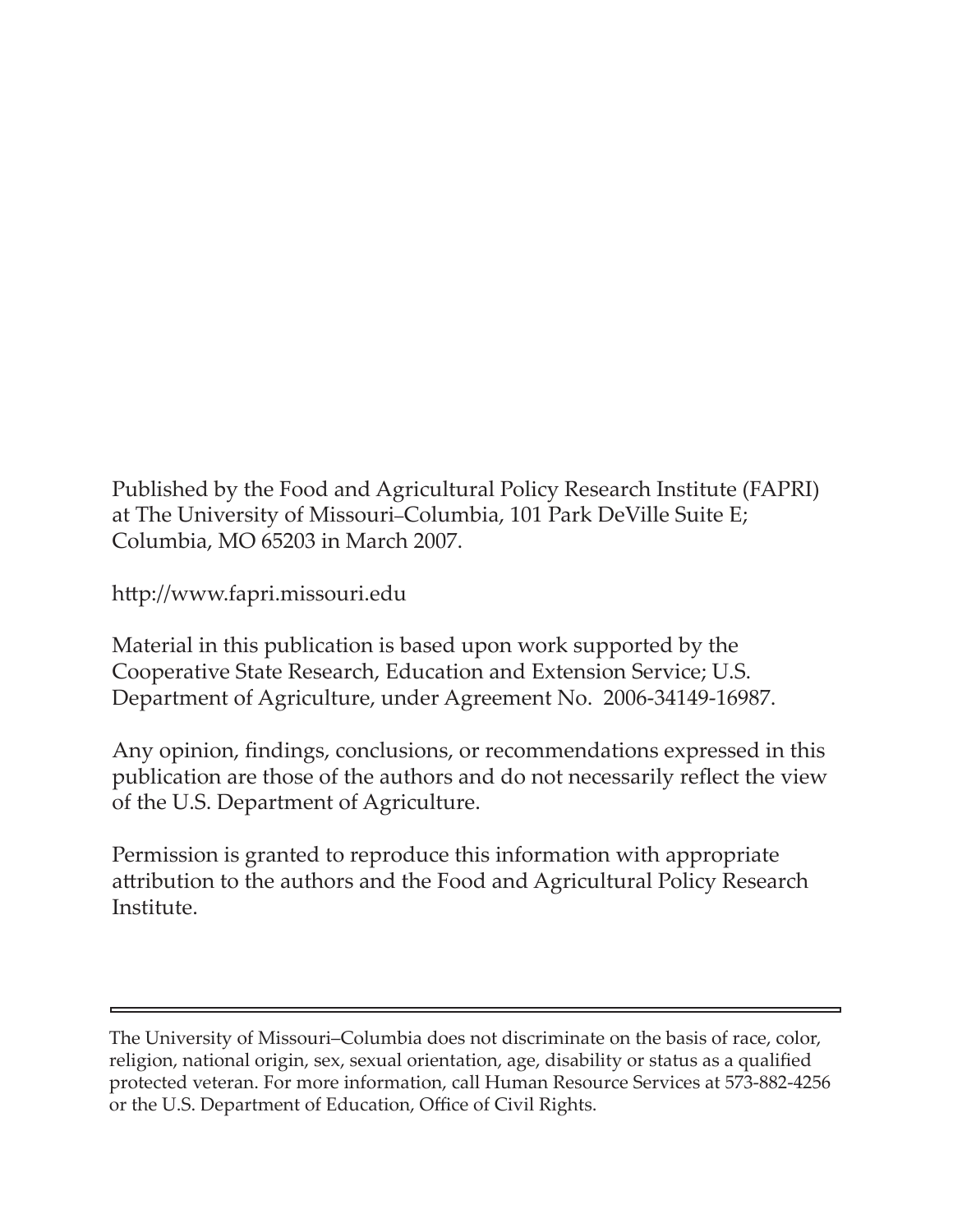# Table of Contents

| $\bullet$ | Summary                                    | 1  |
|-----------|--------------------------------------------|----|
| $\bullet$ | Assumptions                                | 4  |
| ٠         | <b>Ethanol Returns</b>                     | 6  |
| $\bullet$ | <b>Biodiesel Returns</b>                   | 8  |
| $\bullet$ | Accounting for Low Biofuel Returns         | 10 |
| ٠         | <b>Petroleum and Biofuel Prices</b>        | 12 |
|           | <b>Petroleum Prices and Market Effects</b> | 13 |
|           | Appendix: Excerpts from U.S. Briefing Book | 14 |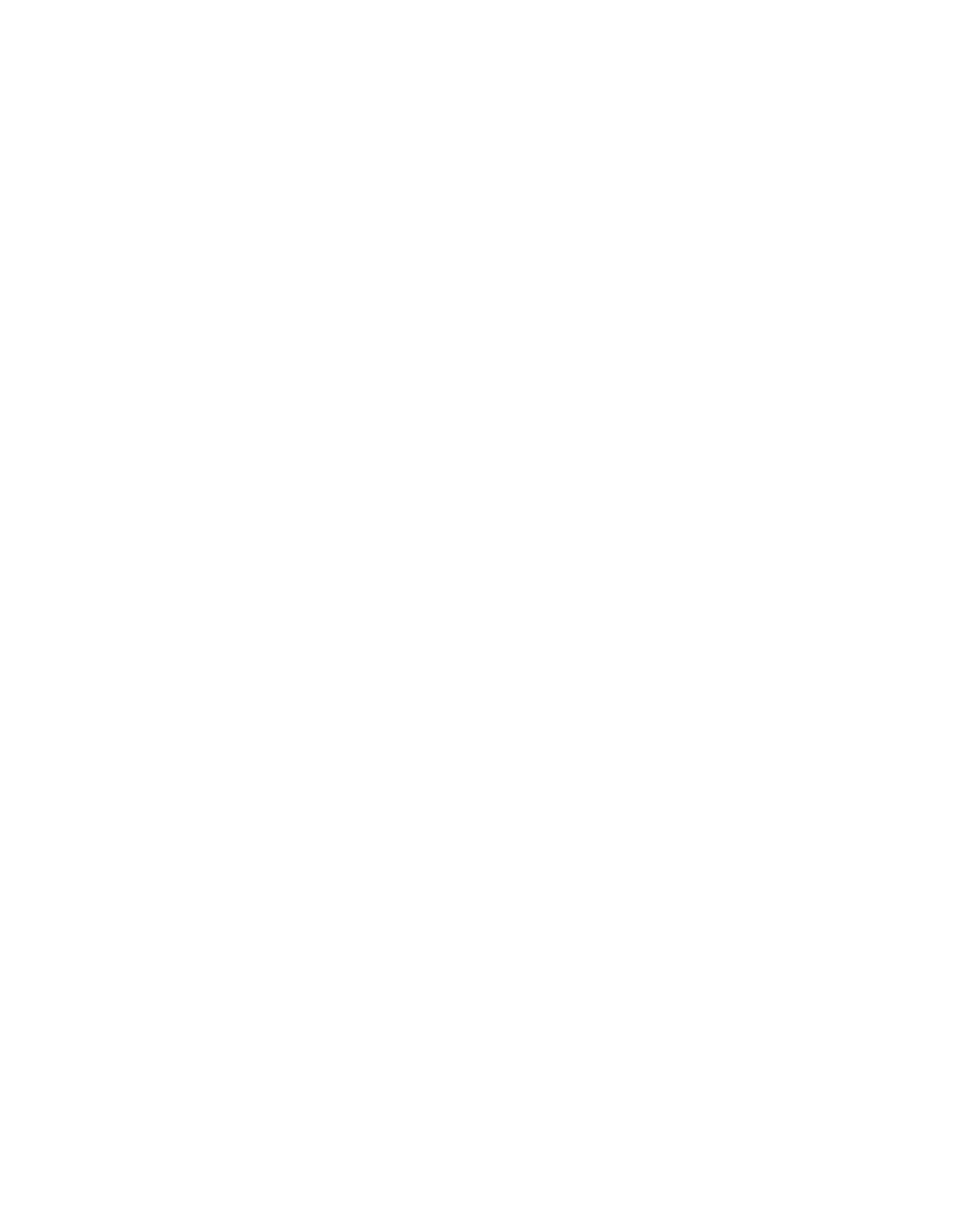# Summary

The biofuel industry is transforming US agriculture. Rapid expansion of ethanol and biodiesel production has contributed to higher prices for corn, soybean oil, and a wide range of other agricultural commodities.

This report summarizes biofuel-related findings of the Food and Agricultural Policy Research Institute (FAPRI) baseline released in early March 2007. That report can be found on the FAPRI website, under "publications" or go to www.fapri.missouri.edu/outreach/publications/2007/FAPRI\_UMC\_Report\_02\_07.pdf.

The baseline assumes a continuation of current agricultural policies and an extension of existing federal tax credits and tariff provisions that support the biofuel industry. It assumes a \$10 per barrel reduction in petroleum prices between 2006 and 2016, but also examines a range of possible outcomes for petroleum prices, crop yields and a variety of other factors that could affect US agriculture in general and the biofuel sector in particular.

### **Key findings for the biofuel industry**

•The combination of high biofuel prices and relatively low prices for feedstocks contributed to record levels of net returns over operating costs for biofuel plants in the 2005/06 marketing year.

•High net returns to biofuel production have led to rapid expansion of biofuel production capacity. For example, ethanol plants under construction could double ethanol production capacity in the next two years.

•The combination of increased production and lower petroleum prices is likely to lead to weaker biofuel prices and lower net returns to biofuel producers.

•For corn-based ethanol, projected net returns over operating costs drop to an average of about \$0.20 per gallon after 2008/09. This level of returns is sufficient to keep most existing plants in operation, but may be too low to result in significant further expansion of capacity beyond that which is already underway.

•For soybean oil-based biodiesel, projected net returns over operating costs drop sharply and are actually negative beginning in 2010. Rising soybean oil prices are the principal cause of the deterioration in returns.

### **What could make the story different?**

•If current biofuel federal tax credits and tariff protection are allowed to expire, the result would be lower biofuel prices, less biofuel production, and lower prices for corn, soybean oil, and other agricultural commodities.

•On the other hand, policies that would provide additional subsidies for production or encourage higher levels of biofuel use could result in greater biofuel net returns and further increases in biofuel production.

•Results are very sensitive to petroleum prices. The biofuel industry is much more profitable when the average price of petroleum is \$70 per barrel than when it is \$35 per barrel.

•Technology could change in ways that would affect the economics of biofuel production. For example, if more vegetable oil can be extracted from soybeans, or if corn oil can be obtained from a dry mill ethanol plant, the result could be lower vegetable oil prices and a more viable biodiesel industry.

•Livestock producers could be more or less able to adjust feed rations to use increasing supplies of ethanol coproducts. The result could be significantly different prices for distillers grains and other coproducts.

•Finally, there is considerable uncertainty about consumer demand for biofuels. One key question is how low the price of ethanol must fall relative to gasoline to encourage consumers to buy more ethanol blends.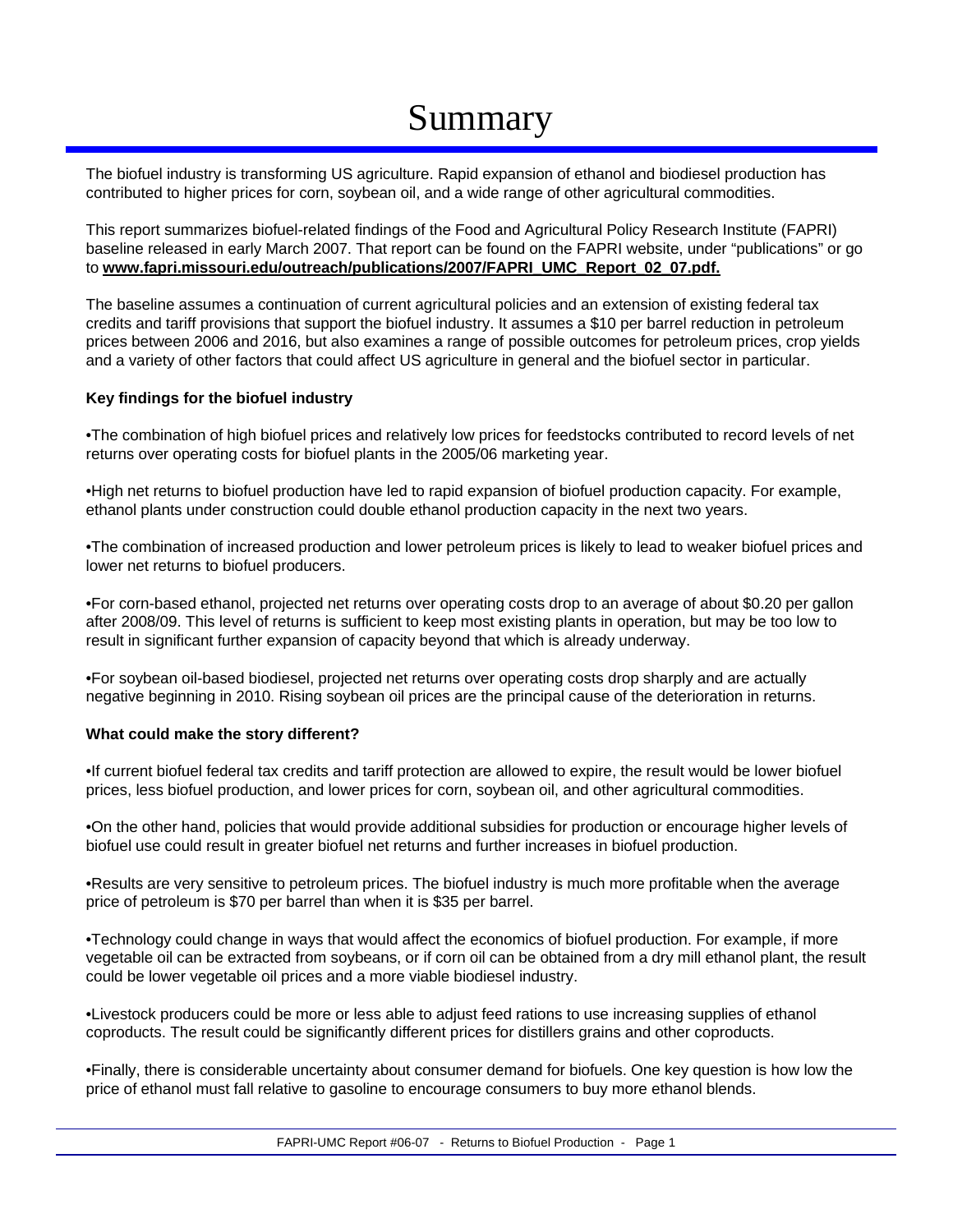# Summary

4.00 Petroleum prices, tax credits and 3.50 production levels all influence plant prices Dollars per Gallon Dollars per Gallon 3.00 for ethanol and biodiesel. 2.50 2.00 FAPRI projections assume average 1.50 petroleum prices fall by about \$10 per 1.00 barrel between 2006 and 2016. 0.50 0.00

Projected increases in biofuel production and reductions in petroleum prices put downward pressure on biofuel prices, even if tax credits remain in place.

## Biofuel Prices at the Processing Plant

Ethanol dry mill net returns reached a record \$1.56 per gallon in 2005/06.

Falling ethanol prices and rising corn prices sharply reduce net returns in 2006/07 and 2007/08.

From 2008-2016, net returns over operating costs average about \$0.20 per gallon. Operating costs exclude capital costs, so net profits would be lower.

Biodiesel sales account for most of the revenue for a typical biodiesel plant because glycerin values are low.

Rising prices for soybean oil increase biodiesel production costs.

Net returns over operating costs are very small, or even negative on average, beginning in 2008/09.

**If net returns are as low as projected,** further investment may be limited and plants may not operate at full capacity.



#### 3.00 Dollars per Gallon Dollars per Gallon 2.50 2.00 1.50 1.00 0.50 0.00 2000 2002 2004 2006 2008 2010 2012 2014 2016 Year Crop Harvested **-B**-Ethanol + DDG Sales **-** - Operating Costs - Returns Over Operating Costs

Biodiesel Costs and Returns



2000 2002 2004 2006 2008 2010 2012 2014 2016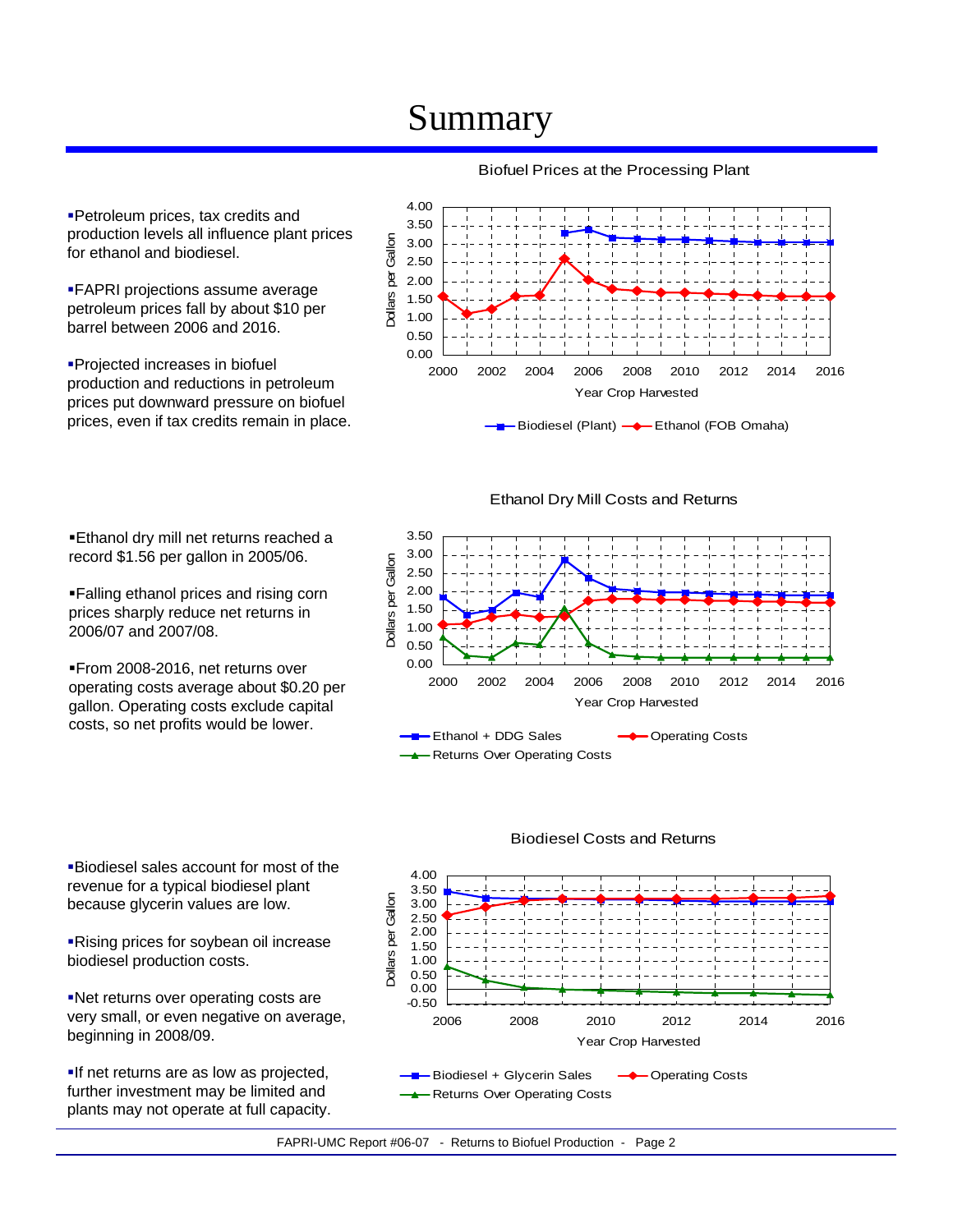# Summary

FAPRI's stochastic baseline examines 500 alternative outcomes for markets allowing crop yields, petroleum prices, etc. to vary, but holding policies constant.

In very few of the alternative outcomes are net returns over operating costs negative for ethanol plants. This suggests most capacity should be utilized.

In more than 60% of the outcomes for 2009 and later years, net returns are less than \$0.20 per gallon. This could slow new investment in ethanol capacity.

In contrast to ethanol, net operating returns to biodiesel plants are negative in most of the alternative outcomes after 2009.

If net returns are as low as projected, further investment may be limited and plants may not operate at full capacity.

Projected increases in soybean oil prices are a major cause of the unfavorable outlook for biodiesel returns.

**-The federal biodiesel and ethanol tax** credits are scheduled to expire at the end of 2008 and 2010, respectively.

**If the credits expire as scheduled, the** result would be lower returns to biofuel producers, less biofuel production, and lower prices for corn, soybean oil, and many other agricultural commodities.

Unless otherwise noted, figures in this publication assume tax credits are extended.



Ethanol Dry Mill Returns over Operating Costs

Over \$0.20/gal.  $\Box$  \$0-\$0.20/gal.  $\Box$  Negative Net Returns



Biodiesel Returns over Operating Costs

■ Over \$0.20/gal. ■ \$0-\$0.20/gal. ■ Negative Net Returns



#### Biofuel Returns over Operating Costs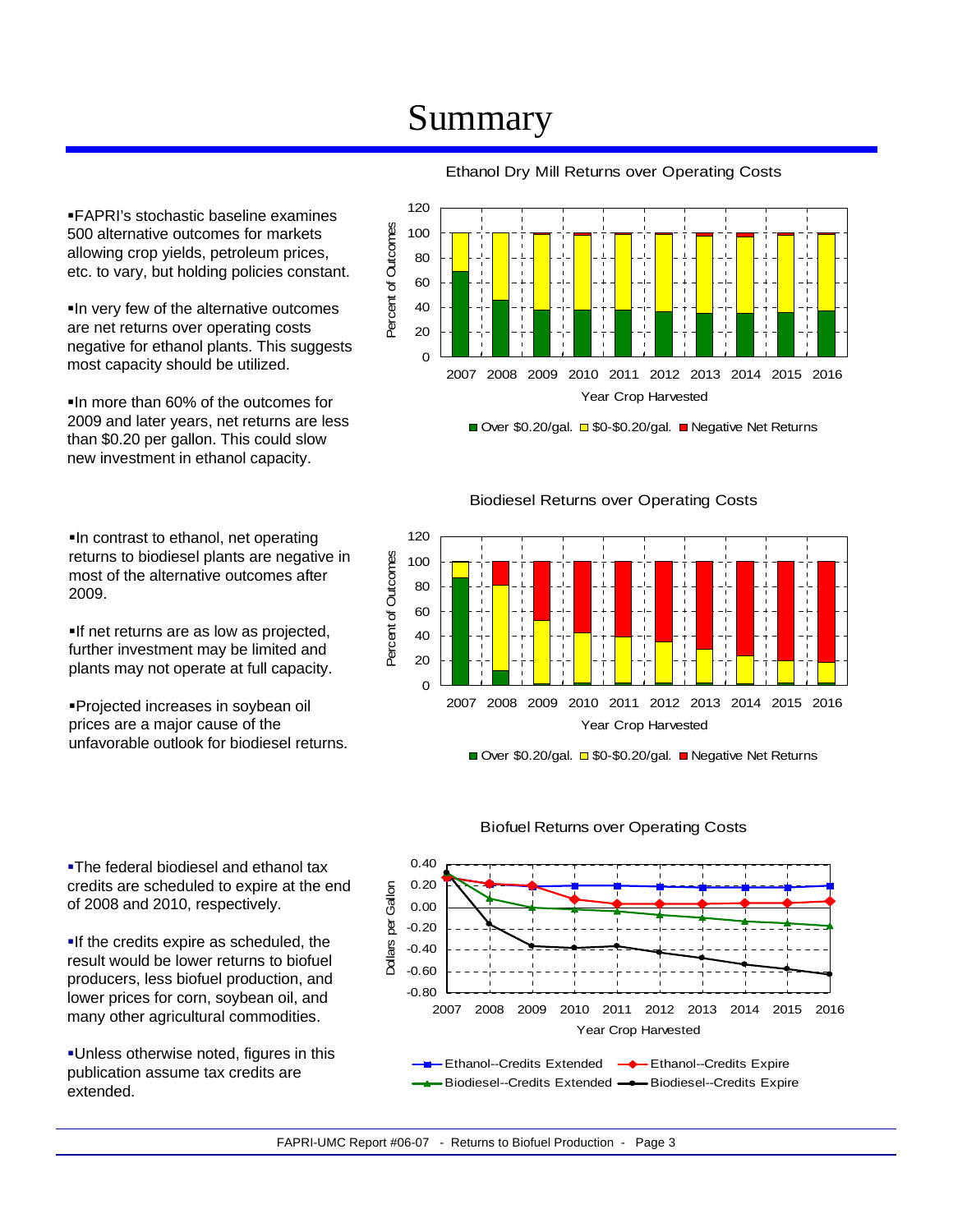# Assumptions

90 80 Dollars per Barrel Dollars per Barrel 70 60 50 40 30 20 2002 2004 2006 2008 2010 2012 2014 2016 Year Beginning Sept. 1

90th Percentile  $\rightarrow$  Average of 500  $\rightarrow$  10th Percentile

Biofuel Tax and Tariff Provisions



Biodiesel Tax Credit **-** Ethanol Specific Tariff - Ethanol Tax Credit

Corn Yield per Harvested Acre





Global Insight, Inc. forecasts petroleum prices will decline by about \$10 per barrel between 2006 and 2016.

**-The analysis uses 500 alternative paths** for petroleum prices, approximately centered on the Global Insight forecast.

**-The West Texas Intermediate price that** corresponds with the NYMEX futures price typically runs about \$6 per barrel higher than the refiners' acquisition price.

**-The baseline assumes that biofuel tax** and tariff provisions are extended when they would otherwise expire.

**-The ethanol tariff and the biodiesel tax** credit are due to expire at the end of 2008. The ethanol tax credit is scheduled to expire at the end of 2010.

**An alternative scenario, where the tax** provisions expire as scheduled, is shown beginning on page 21.

**-Technology is assumed to evolve in line** with past trends. Average crop yields, for example, increase at a pace consistent with trends of the last 20-25 years.

**As with petroleum prices, the analysis** uses 500 alternative paths for crop yields and a variety of other factors that affect agricultural market supply and demand.

**-The analysis does not assume large** technological breakthroughs that would alter recent trends.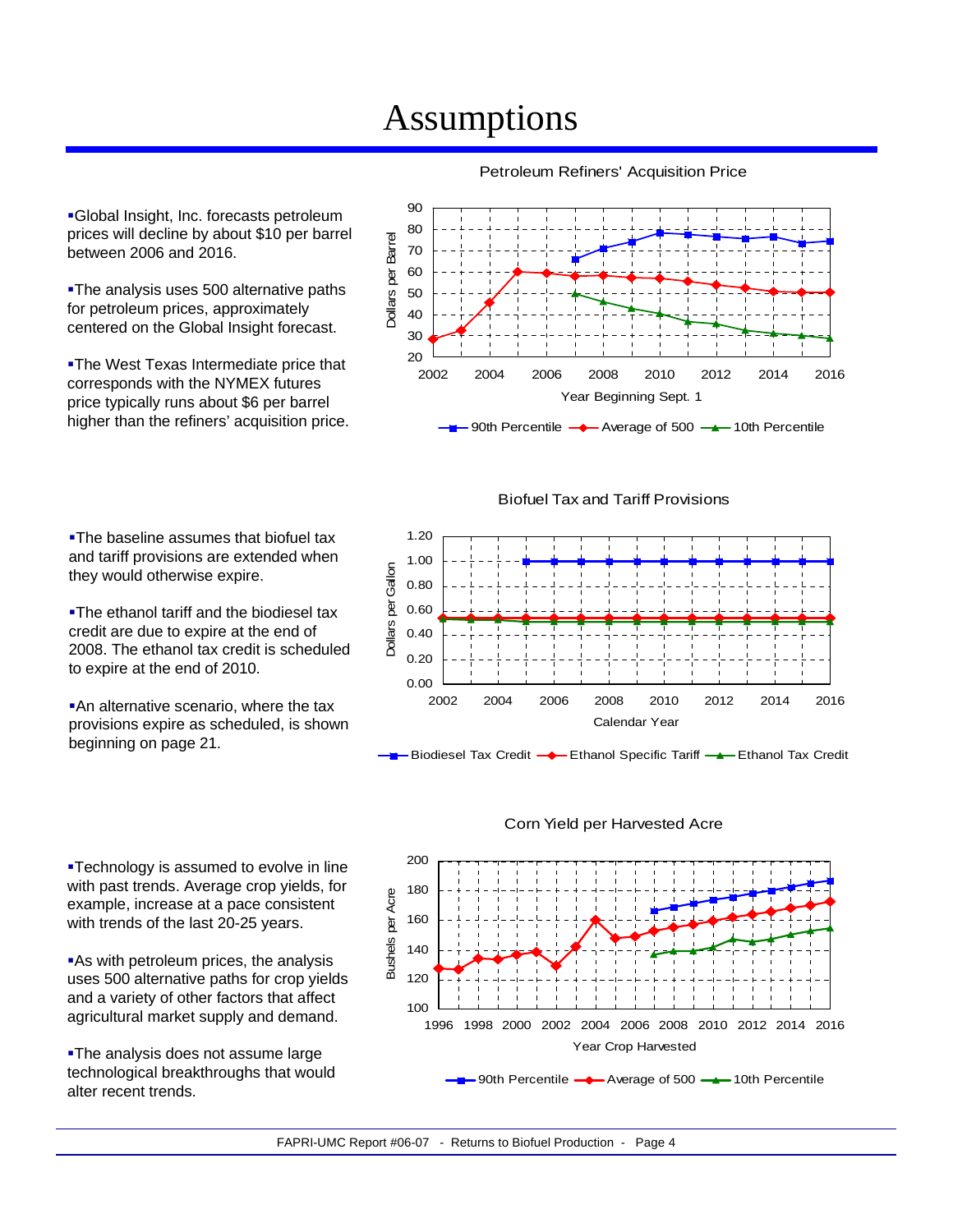| Calendar Year                     | 2006  | 2007  | 2008  | 2009  | 2010  | 2011                 | 2012  | 2013  | 2014  | 2015  | 2016  |
|-----------------------------------|-------|-------|-------|-------|-------|----------------------|-------|-------|-------|-------|-------|
|                                   |       |       |       |       |       | (Percentage Change)  |       |       |       |       |       |
| Real GDP                          | 3.3   | 2.3   | 3.2   | 3.4   | 3.2   | 2.8                  | 2.4   | 2.5   | 2.7   | 2.8   | 2.9   |
| Population Growth                 | 0.9   | 0.9   | 0.9   | 0.9   | 0.9   | 0.9                  | 0.9   | 0.9   | 0.8   | 0.8   | 0.8   |
| CPI, All Urban Consumers          | 3.2   | 1.8   | 2.1   | 1.9   | 1.9   | 1.9                  | 1.9   | 1.9   | 1.9   | 1.9   | 1.9   |
| PPI, All Commodities              | 4.7   | 2.6   | 1.8   | 0.4   | 0.3   | 0.4                  | 0.1   | 0.4   | 0.6   | 0.7   | 0.7   |
| Wages & Salaries                  | 2.9   | 2.8   | 2.9   | 3.3   | 3.4   | 3.3                  | 3.2   | 3.0   | 2.8   | 2.8   | 2.7   |
|                                   |       |       |       |       |       | (Percent)            |       |       |       |       |       |
| <b>Unemployment Rate</b>          | 4.6   | 4.9   | 4.9   | 4.6   | 4.4   | 4.4                  | 4.5   | 4.8   | 4.9   | 4.9   | 4.9   |
| 3-Month Treasury Bill Rate        | 4.7   | 4.6   | 4.4   | 4.6   | 4.6   | 4.6                  | 4.6   | 4.6   | 4.6   | 4.6   | 4.6   |
| AAA Bond Rate                     | 5.6   | 5.3   | 5.7   | 6.4   | 6.5   | 6.5                  | 6.5   | 6.5   | 6.5   | 6.5   | 6.5   |
| <b>Petroleum Prices</b>           |       |       |       |       |       | (Dollars per Barrel) |       |       |       |       |       |
| West Texas Intermediate           | 66.15 | 64.04 | 63.83 | 63.38 | 62.97 | 61.99                | 60.44 | 58.72 | 56.97 | 55.95 | 55.64 |
| <b>Refiners' Acquisition Cost</b> | 60.44 | 58.44 | 58.14 | 57.71 | 57.49 | 56.57                | 55.05 | 53.36 | 51.63 | 50.59 | 50.25 |
| Inflation-Adj. Exch. Rate         |       |       |       |       |       | (Index, 2000=100)    |       |       |       |       |       |
| vs. Major Trading Partners        | 80.2  | 75.0  | 72.7  | 71.4  | 72.7  | 73.7                 | 74.1  | 73.8  | 72.9  | 71.9  | 70.9  |
| vs. Other Trading Partners        | 86.8  | 82.1  | 79.6  | 76.6  | 74.7  | 73.1                 | 72.1  | 71.0  | 70.0  | 69.1  | 68.2  |
| Foreign Real GDP Growth           |       |       |       |       |       | (Percentage Change)  |       |       |       |       |       |
| <b>Major Trading Partners</b>     | 2.7   | 2.2   | 2.4   | 2.5   | 2.4   | 2.3                  | 2.2   | 2.1   | 2.1   | 2.0   | 2.0   |
| <b>Other Trading Partners</b>     | 5.6   | 5.1   | 5.0   | 4.9   | 4.8   | 4.6                  | 4.5   | 4.3   | 4.3   | 4.1   | 4.2   |

## **U.S. Macroeconomic Assumptions**

Source: Global Insight. Petroleum prices reflect an average of 500 alternatives approximately centered on Global Insight forecasts.

## **Yield Assumptions**

| Crop Year                      | 06/07 | 07/08 | 08/09 | 09/10 | 10/11 | 11/12                            | 12/13                           | 13/14 | 14/15 | 15/16 | 16/17 |
|--------------------------------|-------|-------|-------|-------|-------|----------------------------------|---------------------------------|-------|-------|-------|-------|
| <b>Crop Yields</b>             |       |       |       |       |       | (Bushels per Acre)               |                                 |       |       |       |       |
| Corn                           | 149.1 | 152.9 | 155.1 | 157.1 | 159.4 | 161.9                            | 163.9                           | 166.0 | 168.4 | 170.4 | 172.6 |
| Soybeans                       | 42.7  | 41.3  | 41.7  | 42.1  | 42.6  | 43.0                             | 43.5                            | 43.9  | 44.4  | 44.9  | 45.3  |
| Wheat                          | 38.7  | 42.1  | 42.4  | 42.7  | 43.0  | 43.3                             | 43.6                            | 43.9  | 44.3  | 44.6  | 44.9  |
| Sorghum                        | 56.2  | 63.9  | 64.1  | 64.4  | 64.5  | 64.7                             | 65.1                            | 65.2  | 65.4  | 65.7  | 65.9  |
| <b>Ethanol Yields</b>          |       |       |       |       |       | (Gallons per Bushel of Corn)     |                                 |       |       |       |       |
| Dry Mill Ethanol               | 2.73  | 2.75  | 2.76  | 2.78  | 2.79  | 2.81                             | 2.82                            | 2.84  | 2.85  | 2.87  | 2.88  |
| Wet Mill Ethanol               | 2.69  | 2.69  | 2.70  | 2.71  | 2.72  | 2.72                             | 2.73                            | 2.74  | 2.75  | 2.75  | 2.76  |
| <b>Corn Coproduct Yields</b>   |       |       |       |       |       | (Pounds per per Bushel of Corn)  |                                 |       |       |       |       |
| Dry Mill Distillers Grain      | 17.0  | 17.0  | 17.0  | 17.0  | 17.0  | 17.0                             | 17.0                            | 17.0  | 17.0  | 17.0  | 17.0  |
| Wet Mill Corn Gluten Feed      | 11.4  | 11.4  | 11.4  | 11.4  | 11.4  | 11.4                             | 11.4                            | 11.4  | 11.4  | 11.4  | 11.4  |
| Wet Mill Corn Gluten Meal      | 3.0   | 3.0   | 3.0   | 3.0   | 3.0   | 3.0                              | 3.0                             | 3.0   | 3.0   | 3.0   | 3.0   |
| Wet Mill Corn Oil              | 1.6   | 1.6   | 1.6   | 1.6   | 1.6   | 1.6                              | 1.6                             | 1.6   | 1.6   | 1.6   | 1.6   |
| <b>Biodiesel Yield</b>         |       |       |       |       |       | (Pounds per Gallon of Biodiesel) |                                 |       |       |       |       |
| Soybean Oil (Crude)            | 7.7   | 7.7   | 7.7   | 7.7   | 7.7   | 7.7                              | 7.7                             | 7.7   | 7.7   | 7.7   | 7.7   |
| <b>Soybean Crushing Yields</b> |       |       |       |       |       |                                  | (Pounds per Bushel of Soybeans) |       |       |       |       |
| Soybean Meal                   | 47.7  | 47.7  | 47.7  | 47.7  | 47.7  | 47.7                             | 47.7                            | 47.7  | 47.7  | 47.7  | 47.7  |
| Soybean Oil                    | 11.3  | 11.4  | 11.4  | 11.4  | 11.4  | 11.4                             | 11.4                            | 11.4  | 11.4  | 11.4  | 11.4  |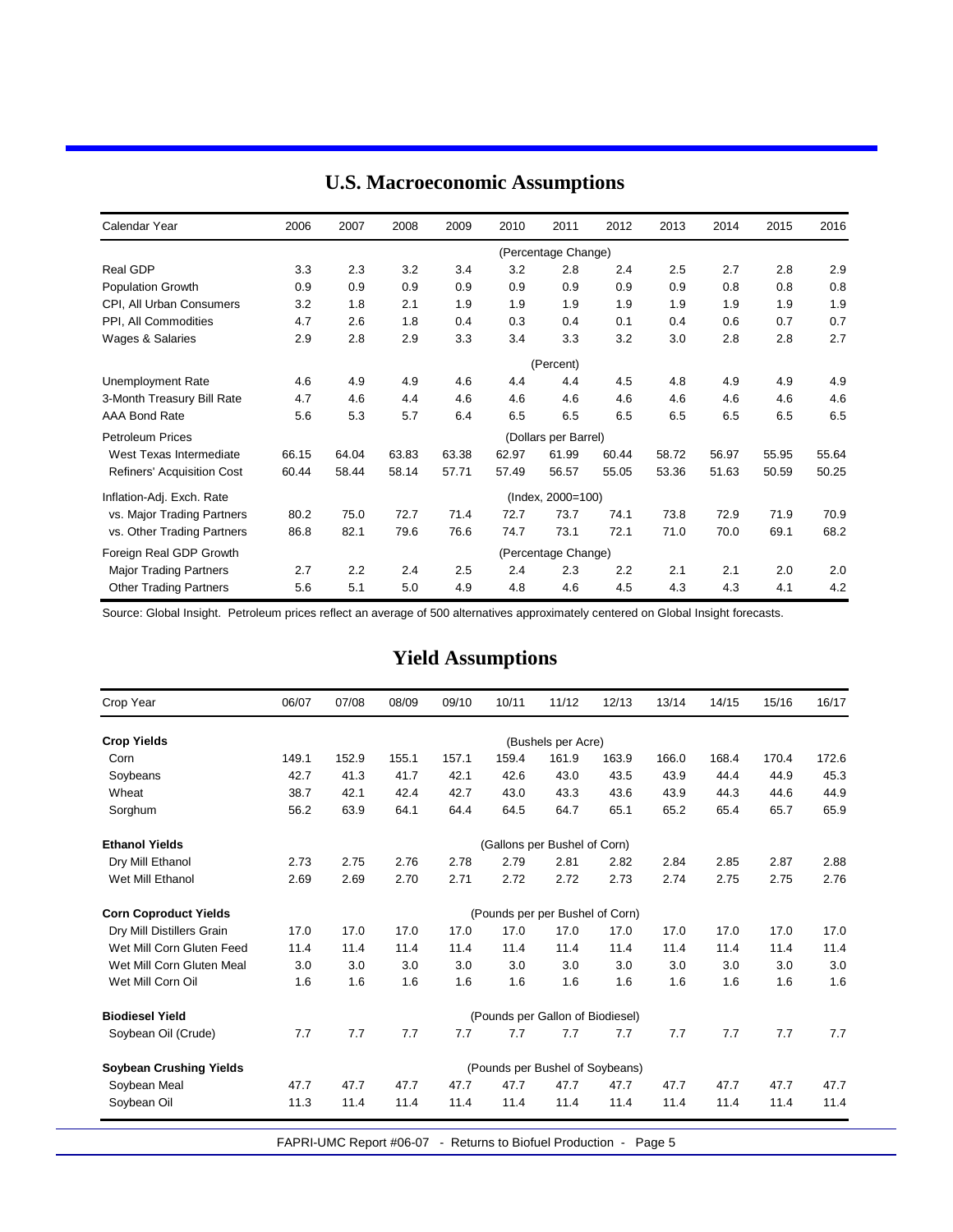# Ethanol Returns

Dollars per Gallor

Dollars per Gallor

**-The principal products of a dry mill plant** are ethanol and distillers grains.

Between 2000 and 2005, ethanol accounted for about 85% of the combined value of the two products at a typical plant.

**Projected ethanol prices decline** because of increasing ethanol production and lower petroleum prices.

Ethanol Dry Mill Receipts



Ethanol Distillers Grains

Corn accounts for most of the operating costs of a dry mill ethanol plant. Higher corn prices explain the large increase in operating costs in 2006/07.

Fuel, electricity, and other operating costs average about \$0.60 per gallon for a typical dry mill plant, but there is considerable variation across plants and time.

Operating costs do not include the cost of capital and other fixed costs.

Wet mill plants generate a wider range of coproducts including corn gluten feed,

Recent and projected net returns over operating costs show similar patterns for

Net operating returns have been marginally greater for wet mill plants in many years, but wet mill plants also cost more to build. Most new facilities are dry

corn gluten meal and corn oil.

the two types of plants.

mill plants.

### Ethanol Dry Mill Operating Costs



Corn Fuel & Electricity Other Operating Costs



### Dry and Wet Mill Returns over Operating Costs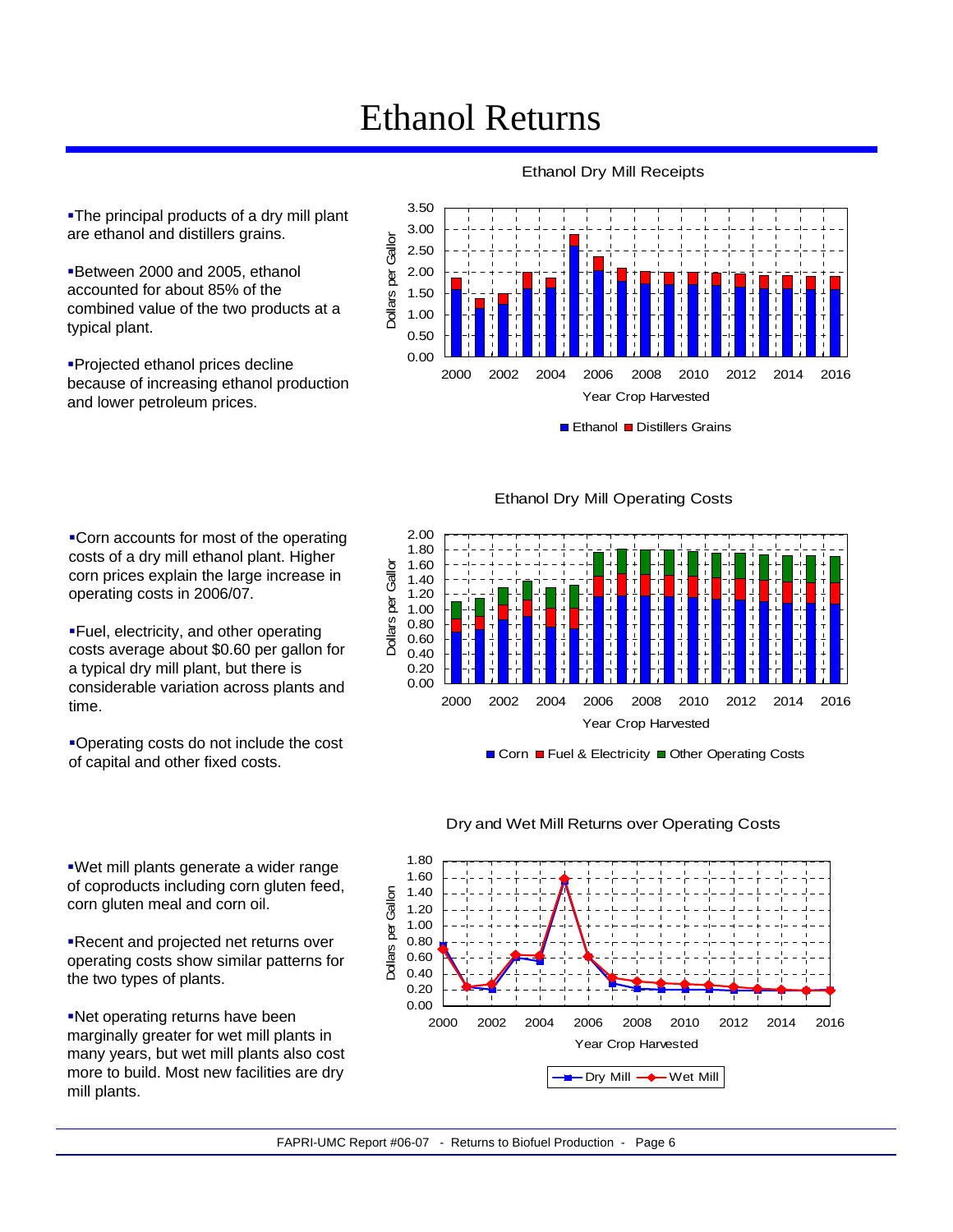|                      |      |      |         |         |         | Corn Price (Dollars per Bushel) |                      |         |         |         |         |         |         |
|----------------------|------|------|---------|---------|---------|---------------------------------|----------------------|---------|---------|---------|---------|---------|---------|
|                      | 2.00 | 2.25 | 2.50    | 2.75    | 3.00    | 3.25                            | 3.50                 | 3.75    | 4.00    | 4.25    | 4.50    | 4.75    | 5.00    |
|                      |      |      |         |         |         |                                 |                      |         |         |         |         |         |         |
| <b>Ethanol Price</b> |      |      |         |         |         |                                 | (Dollars per Gallon) |         |         |         |         |         |         |
| 1.25                 | 0.07 | 0.01 | $-0.06$ | $-0.12$ | $-0.19$ | $-0.25$                         | $-0.31$              | $-0.38$ | $-0.44$ | $-0.51$ | $-0.57$ | $-0.64$ | $-0.70$ |
| 1.30                 | 0.12 | 0.06 | $-0.01$ | $-0.07$ | $-0.14$ | $-0.20$                         | $-0.26$              | $-0.33$ | $-0.39$ | $-0.46$ | $-0.52$ | $-0.59$ | $-0.65$ |
| 1.35                 | 0.17 | 0.11 | 0.04    | $-0.02$ | $-0.09$ | $-0.15$                         | $-0.21$              | $-0.28$ | $-0.34$ | $-0.41$ | $-0.47$ | $-0.54$ | $-0.60$ |
| 1.40                 | 0.22 | 0.16 | 0.09    | 0.03    | $-0.04$ | $-0.10$                         | $-0.16$              | $-0.23$ | $-0.29$ | $-0.36$ | $-0.42$ | $-0.49$ | $-0.55$ |
| 1.45                 | 0.27 | 0.21 | 0.14    | 0.08    | 0.01    | $-0.05$                         | $-0.11$              | $-0.18$ | $-0.24$ | $-0.31$ | $-0.37$ | $-0.44$ | $-0.50$ |
| 1.50                 | 0.32 | 0.26 | 0.19    | 0.13    | 0.06    | 0.00                            | $-0.06$              | $-0.13$ | $-0.19$ | $-0.26$ | $-0.32$ | $-0.39$ | $-0.45$ |
| 1.55                 | 0.37 | 0.31 | 0.24    | 0.18    | 0.11    | 0.05                            | $-0.01$              | $-0.08$ | $-0.14$ | $-0.21$ | $-0.27$ | $-0.34$ | $-0.40$ |
| 1.60                 | 0.42 | 0.36 | 0.29    | 0.23    | 0.16    | 0.10                            | 0.04                 | $-0.03$ | $-0.09$ | $-0.16$ | $-0.22$ | $-0.29$ | $-0.35$ |
| 1.65                 | 0.47 | 0.41 | 0.34    | 0.28    | 0.21    | 0.15                            | 0.09                 | 0.02    | $-0.04$ | $-0.11$ | $-0.17$ | $-0.24$ | $-0.30$ |
| 1.70                 | 0.52 | 0.46 | 0.39    | 0.33    | 0.26    | 0.20                            | 0.14                 | 0.07    | 0.01    | $-0.06$ | $-0.12$ | $-0.19$ | $-0.25$ |
| 1.75                 | 0.57 | 0.51 | 0.44    | 0.38    | 0.31    | 0.25                            | 0.19                 | 0.12    | 0.06    | $-0.01$ | $-0.07$ | $-0.14$ | $-0.20$ |
| 1.80                 | 0.62 | 0.56 | 0.49    | 0.43    | 0.36    | 0.30                            | 0.24                 | 0.17    | 0.11    | 0.04    | $-0.02$ | $-0.09$ | $-0.15$ |
| 1.85                 | 0.67 | 0.61 | 0.54    | 0.48    | 0.41    | 0.35                            | 0.29                 | 0.22    | 0.16    | 0.09    | 0.03    | $-0.04$ | $-0.10$ |
| 1.90                 | 0.72 | 0.66 | 0.59    | 0.53    | 0.46    | 0.40                            | 0.34                 | 0.27    | 0.21    | 0.14    | 0.08    | 0.01    | $-0.05$ |
| 1.95                 | 0.77 | 0.71 | 0.64    | 0.58    | 0.51    | 0.45                            | 0.39                 | 0.32    | 0.26    | 0.19    | 0.13    | 0.06    | 0.00    |
| 2.00                 | 0.82 | 0.76 | 0.69    | 0.63    | 0.56    | 0.50                            | 0.44                 | 0.37    | 0.31    | 0.24    | 0.18    | 0.11    | 0.05    |
| 2.05                 | 0.87 | 0.81 | 0.74    | 0.68    | 0.61    | 0.55                            | 0.49                 | 0.42    | 0.36    | 0.29    | 0.23    | 0.16    | 0.10    |
| 2.10                 | 0.92 | 0.86 | 0.79    | 0.73    | 0.66    | 0.60                            | 0.54                 | 0.47    | 0.41    | 0.34    | 0.28    | 0.21    | 0.15    |
| 2.15                 | 0.97 | 0.91 | 0.84    | 0.78    | 0.71    | 0.65                            | 0.59                 | 0.52    | 0.46    | 0.39    | 0.33    | 0.26    | 0.20    |
| 2.20                 | 1.02 | 0.96 | 0.89    | 0.83    | 0.76    | 0.70                            | 0.64                 | 0.57    | 0.51    | 0.44    | 0.38    | 0.31    | 0.25    |
| 2.25                 | 1.07 | 1.01 | 0.94    | 0.88    | 0.81    | 0.75                            | 0.69                 | 0.62    | 0.56    | 0.49    | 0.43    | 0.36    | 0.30    |
| 2.30                 | 1.12 | 1.06 | 0.99    | 0.93    | 0.86    | 0.80                            | 0.74                 | 0.67    | 0.61    | 0.54    | 0.48    | 0.41    | 0.35    |
| 2.35                 | 1.17 | 1.11 | 1.04    | 0.98    | 0.91    | 0.85                            | 0.79                 | 0.72    | 0.66    | 0.59    | 0.53    | 0.46    | 0.40    |
| 2.40                 | 1.22 | 1.16 | 1.09    | 1.03    | 0.96    | 0.90                            | 0.84                 | 0.77    | 0.71    | 0.64    | 0.58    | 0.51    | 0.45    |
| 2.45                 | 1.27 | 1.21 | 1.14    | 1.08    | 1.01    | 0.95                            | 0.89                 | 0.82    | 0.76    | 0.69    | 0.63    | 0.56    | 0.50    |
| 2.50                 | 1.32 | 1.26 | 1.19    | 1.13    | 1.06    | 1.00                            | 0.94                 | 0.87    | 0.81    | 0.74    | 0.68    | 0.61    | 0.55    |
|                      |      |      |         |         |         |                                 |                      |         |         |         |         |         |         |

### **Dry Mill Ethanol Plant Net Returns over Operating Costs, 2007/08**

Notes: The matrix shows net returns over variable operating costs for various combinations of ethanol and corn prices.

To calculate plant profits, capital and other fixed costs would also need to be subtracted from these figures.

In the red zone, negative numbers indicate the average plant is not able to cover operating costs.

In the yellow zone, net returns over operating costs are less than \$0.20 per gallon, which may be less than required to cover fixed costs.

The matrix assumes DDG prices change with corn prices. For example, a \$3.25/bu. corn price is associated with a \$98/ton DDG price.

 Other operating costs (fuel, electricity, labor, etc.) are assumed to average \$0.62 per gallon. The matrix assumes one bushel of corn yields 2.746 gallons of ethanol and 17 pounds of DDGs.

| FAPRI average of 500 outcomes for 2007/08 |                   | December 2007 futures, Mar. 23, 2007 |                                                       |
|-------------------------------------------|-------------------|--------------------------------------|-------------------------------------------------------|
| Corn price                                | \$3.23 per bushel | Corn price                           | \$3.90 per bushel (\$4.10 minus \$0.20 assumed basis) |
| Ethanol price                             | \$1.78 per gallon | Ethanol price                        | \$1.89 per gallon                                     |
| Dry mill net return                       | \$0.28 per gallon | Dry mill net return                  | \$0.22 per gallon                                     |

### **Distribution of Dry Mill Ethanol Plant Net Returns over Operating Costs**

| Crop Year                                                                                                       | 06/07               | 07/08               | 08/09               | 09/10               | 10/11               | 11/12                            | 12/13               | 13/14               | 14/15               | 15/16               | 16/17               |
|-----------------------------------------------------------------------------------------------------------------|---------------------|---------------------|---------------------|---------------------|---------------------|----------------------------------|---------------------|---------------------|---------------------|---------------------|---------------------|
| Proportion of Stochastic Outcomes<br>Negative Net Returns<br>\$0.00-\$0.20 per Gallon<br>Over \$0.20 per Gallon | 0.0<br>0.0<br>100.0 | 0.0<br>30.6<br>69.4 | 0.0<br>54.4<br>45.6 | 1.4<br>60.6<br>38.0 | 2.0<br>60.4<br>37.6 | (Percent)<br>1.4<br>60.8<br>37.8 | 1.2<br>62.0<br>36.8 | 2.6<br>62.4<br>35.0 | 3.0<br>62.0<br>35.0 | 1.8<br>62.2<br>36.0 | 1.2<br>61.4<br>37.4 |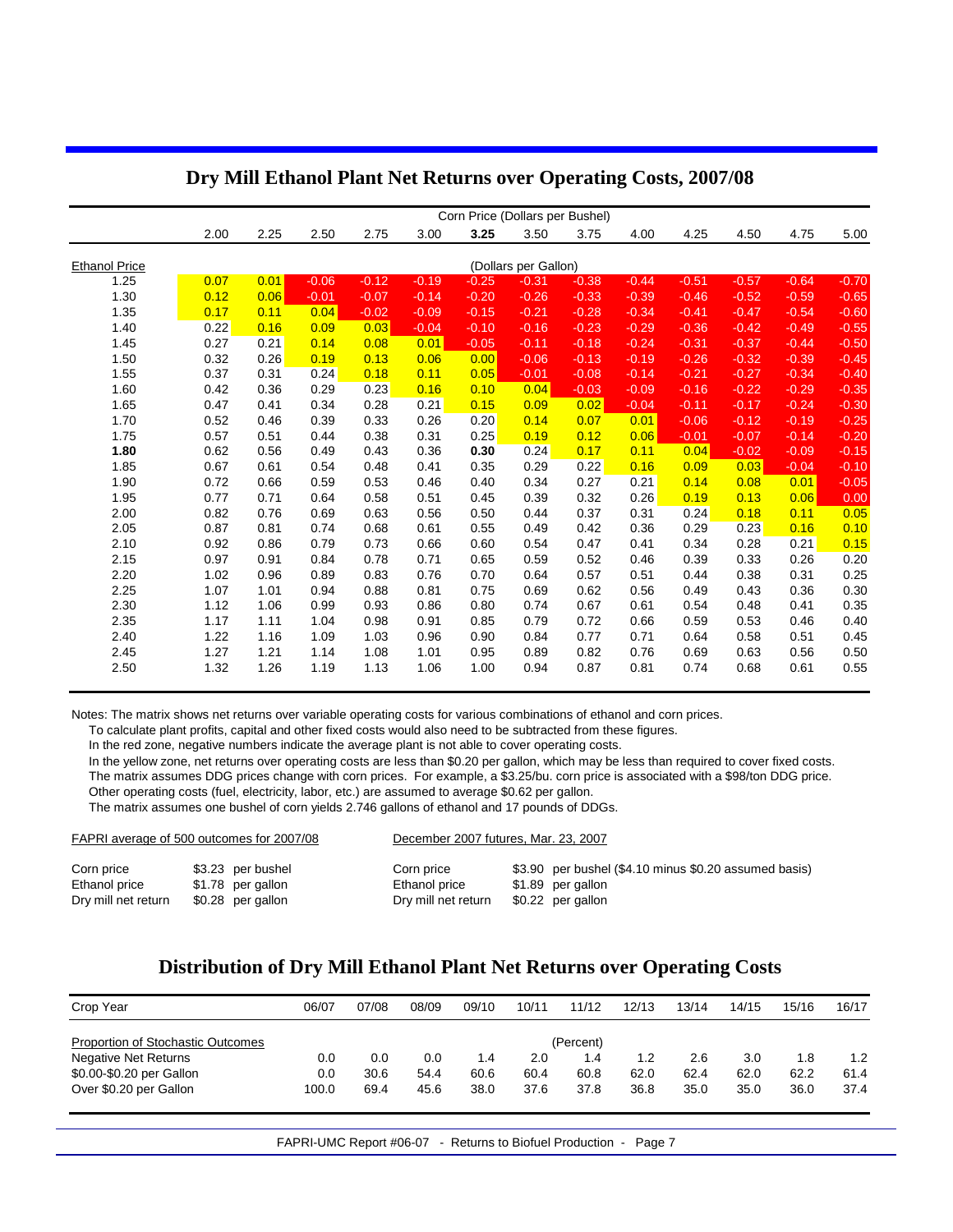# Biodiesel Returns

**-The principal products of a typical** biodiesel plant are biodiesel and glycerin.

**Because of market oversupply, glycerin** prices have declined sharply. Biodiesel accounts for almost all of the revenue of a typical biodiesel plant.

These calculations focus on a biodiesel facility and do not consider costs and returns for a facility that also crushes soybeans.

Soybean oil accounts for a larger share of the operating costs of a biodiesel plant than corn's share of operating costs for an ethanol plant.

Fuel, electricity, and other operating costs average about \$0.53 per gallon for a typical biodiesel plant, but there is considerable variation across plants and time.

Operating costs do not include the cost of capital and other fixed costs.

Biodiesel returns over operating costs were strongly positive for plants operating in 2005/06.

The projected decline in net returns is primarily explained by increasing prices for soybean oil and other vegetable oils.

**If average net returns over operating** costs actually prove to be negative, new investment is likely to slow and a significant portion of existing capacity may be idled.

### Biodiesel Plant Receipts



Biodiesel Plant Operating Costs



Soybean Oil Other Operating Costs



### Biodiesel Returns over Operating Costs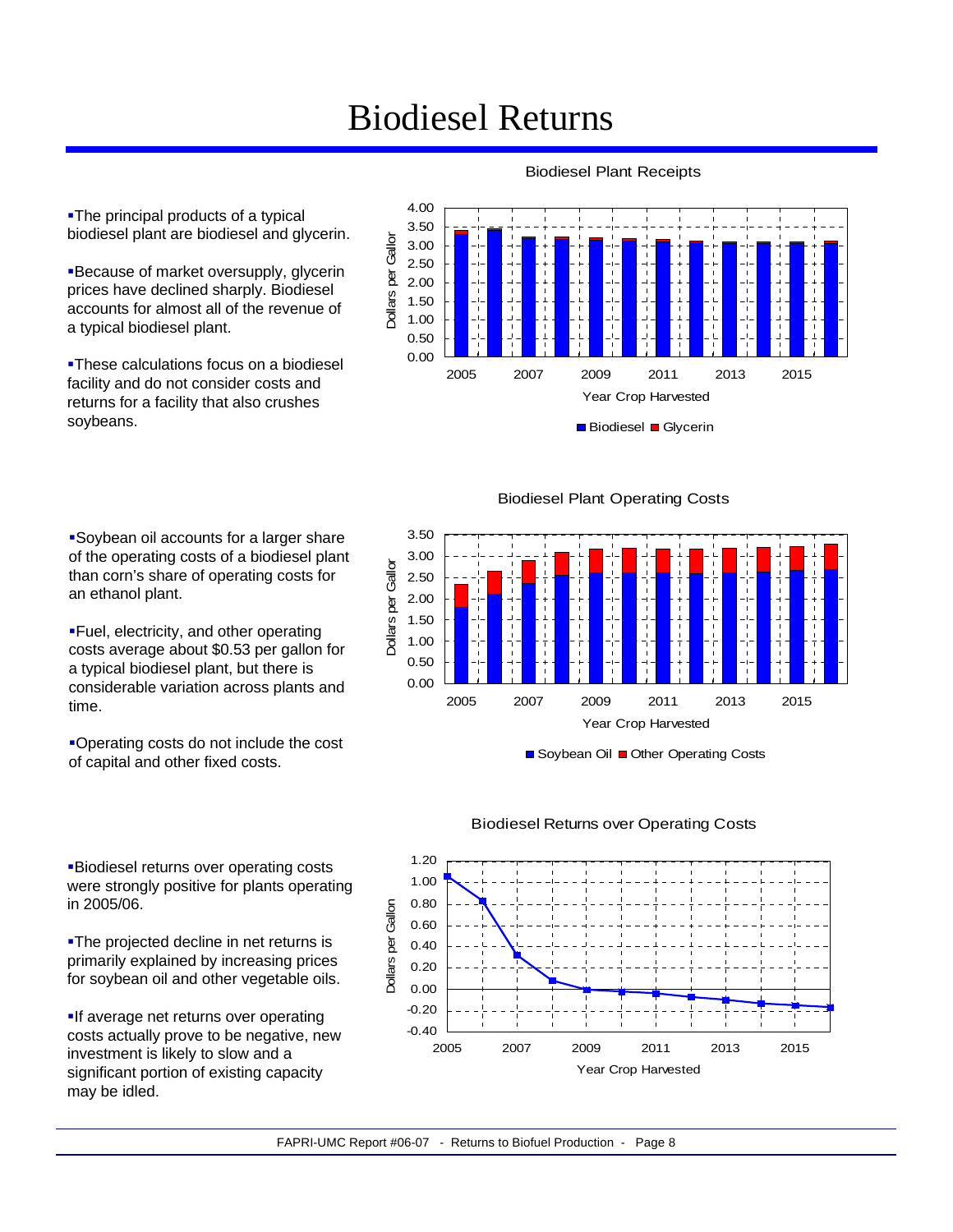|                        |      |      |      |      |         | Soybean Oil Price (Dollars per Pound) |                      |         |         |         |         |         |         |
|------------------------|------|------|------|------|---------|---------------------------------------|----------------------|---------|---------|---------|---------|---------|---------|
|                        | 0.20 | 0.22 | 0.24 | 0.26 | 0.28    | 0.30                                  | 0.32                 | 0.34    | 0.36    | 0.38    | 0.40    | 0.42    | 0.44    |
| <b>Biodiesel Price</b> |      |      |      |      |         |                                       | (Dollars per Gallon) |         |         |         |         |         |         |
| 2.50                   | 0.47 | 0.32 | 0.16 | 0.01 | $-0.15$ | $-0.30$                               | $-0.45$              | $-0.61$ | $-0.76$ | $-0.92$ | $-1.07$ | $-1.22$ | $-1.38$ |
| 2.55                   | 0.52 | 0.37 | 0.21 | 0.06 | $-0.10$ | $-0.25$                               | $-0.40$              | $-0.56$ | $-0.71$ | $-0.87$ | $-1.02$ | $-1.17$ | $-1.33$ |
| 2.60                   | 0.57 | 0.42 | 0.26 | 0.11 | $-0.05$ | $-0.20$                               | $-0.35$              | $-0.51$ | $-0.66$ | $-0.82$ | $-0.97$ | $-1.12$ | $-1.28$ |
| 2.65                   | 0.62 | 0.47 | 0.31 | 0.16 | 0.00    | $-0.15$                               | $-0.30$              | $-0.46$ | $-0.61$ | $-0.77$ | $-0.92$ | $-1.07$ | $-1.23$ |
| 2.70                   | 0.67 | 0.52 | 0.36 | 0.21 | 0.05    | $-0.10$                               | $-0.25$              | $-0.41$ | $-0.56$ | $-0.72$ | $-0.87$ | $-1.02$ | $-1.18$ |
| 2.75                   | 0.72 | 0.57 | 0.41 | 0.26 | 0.10    | $-0.05$                               | $-0.20$              | $-0.36$ | $-0.51$ | $-0.67$ | $-0.82$ | $-0.97$ | $-1.13$ |
| 2.80                   | 0.77 | 0.62 | 0.46 | 0.31 | 0.15    | 0.00                                  | $-0.15$              | $-0.31$ | $-0.46$ | $-0.62$ | $-0.77$ | $-0.92$ | $-1.08$ |
| 2.85                   | 0.82 | 0.67 | 0.51 | 0.36 | 0.20    | 0.05                                  | $-0.10$              | $-0.26$ | $-0.41$ | $-0.57$ | $-0.72$ | $-0.87$ | $-1.03$ |
| 2.90                   | 0.87 | 0.72 | 0.56 | 0.41 | 0.25    | 0.10                                  | $-0.05$              | $-0.21$ | $-0.36$ | $-0.52$ | $-0.67$ | $-0.82$ | $-0.98$ |
| 2.95                   | 0.92 | 0.77 | 0.61 | 0.46 | 0.30    | 0.15                                  | 0.00                 | $-0.16$ | $-0.31$ | $-0.47$ | $-0.62$ | $-0.77$ | $-0.93$ |
| 3.00                   | 0.97 | 0.82 | 0.66 | 0.51 | 0.35    | 0.20                                  | 0.05                 | $-0.11$ | $-0.26$ | $-0.42$ | $-0.57$ | $-0.72$ | $-0.88$ |
| 3.05                   | 1.02 | 0.87 | 0.71 | 0.56 | 0.40    | 0.25                                  | 0.10                 | $-0.06$ | $-0.21$ | $-0.37$ | $-0.52$ | $-0.67$ | $-0.83$ |
| 3.10                   | 1.07 | 0.92 | 0.76 | 0.61 | 0.45    | 0.30                                  | 0.15                 | $-0.01$ | $-0.16$ | $-0.32$ | $-0.47$ | $-0.62$ | $-0.78$ |
| 3.15                   | 1.12 | 0.97 | 0.81 | 0.66 | 0.50    | 0.35                                  | 0.20                 | 0.04    | $-0.11$ | $-0.27$ | $-0.42$ | $-0.57$ | $-0.73$ |
| 3.20                   | 1.17 | 1.02 | 0.86 | 0.71 | 0.55    | 0.40                                  | 0.25                 | 0.09    | $-0.06$ | $-0.22$ | $-0.37$ | $-0.52$ | $-0.68$ |
| 3.25                   | 1.22 | 1.07 | 0.91 | 0.76 | 0.60    | 0.45                                  | 0.30                 | 0.14    | $-0.01$ | $-0.17$ | $-0.32$ | $-0.47$ | $-0.63$ |
| 3.30                   | 1.27 | 1.12 | 0.96 | 0.81 | 0.65    | 0.50                                  | 0.35                 | 0.19    | 0.04    | $-0.12$ | $-0.27$ | $-0.42$ | $-0.58$ |
| 3.35                   | 1.32 | 1.17 | 1.01 | 0.86 | 0.70    | 0.55                                  | 0.40                 | 0.24    | 0.09    | $-0.07$ | $-0.22$ | $-0.37$ | $-0.53$ |
| 3.40                   | 1.37 | 1.22 | 1.06 | 0.91 | 0.75    | 0.60                                  | 0.45                 | 0.29    | 0.14    | $-0.02$ | $-0.17$ | $-0.32$ | $-0.48$ |
| 3.45                   | 1.42 | 1.27 | 1.11 | 0.96 | 0.80    | 0.65                                  | 0.50                 | 0.34    | 0.19    | 0.03    | $-0.12$ | $-0.27$ | $-0.43$ |
| 3.50                   | 1.47 | 1.32 | 1.16 | 1.01 | 0.85    | 0.70                                  | 0.55                 | 0.39    | 0.24    | 0.08    | $-0.07$ | $-0.22$ | $-0.38$ |
| 3.55                   | 1.52 | 1.37 | 1.21 | 1.06 | 0.90    | 0.75                                  | 0.60                 | 0.44    | 0.29    | 0.13    | $-0.02$ | $-0.17$ | $-0.33$ |
| 3.60                   | 1.57 | 1.42 | 1.26 | 1.11 | 0.95    | 0.80                                  | 0.65                 | 0.49    | 0.34    | 0.18    | 0.03    | $-0.12$ | $-0.28$ |
| 3.65                   | 1.62 | 1.47 | 1.31 | 1.16 | 1.00    | 0.85                                  | 0.70                 | 0.54    | 0.39    | 0.23    | 0.08    | $-0.07$ | $-0.23$ |
| 3.70                   | 1.67 | 1.52 | 1.36 | 1.21 | 1.05    | 0.90                                  | 0.75                 | 0.59    | 0.44    | 0.28    | 0.13    | $-0.02$ | $-0.18$ |
| 3.75                   | 1.72 | 1.57 | 1.41 | 1.26 | 1.10    | 0.95                                  | 0.80                 | 0.64    | 0.49    | 0.33    | 0.18    | 0.03    | $-0.13$ |

### **Biodiesel Plant Net Returns over Operating Costs, 2007/08**

Notes: The matrix shows net returns over variable operating costs for various combinations of biodiesel and soybean oil prices.

To calculate plant profits, capital and other fixed costs would also need to be subtracted from these figures.

In the red zone, negative numbers indicate the average plant is not able to cover operating costs.

 In the yellow zone, net returns over operating costs are less than \$0.20 per gallon, which may be less than required to cover fixed costs. The matrix assumes glycerin is valued at \$0.05 per gallon of biodiesel.

Other operating costs (fuel, electricity, labor, etc.) are assumed to average \$0.54 per gallon.

The matrix assumes 7.7 pounds of crude soybean oil are required to produce one gallon of biodiesel.

FAPRI average of 500 outcomes for 2007/08

| Soybean oil price | \$0.307 per pound |
|-------------------|-------------------|
| Biodiesel price   | \$3.17 per gallon |
| Plant net return  | \$0.32 per gallon |

### **Distribution of Biodiesel Plant Net Returns over Operating Costs**

| Crop Year                         | 06/07 | 07/08 | 08/09 | 09/10 | 10/11 | 11/12     | 12/13 | 13/14 | 14/15 | 15/16 | 16/17 |
|-----------------------------------|-------|-------|-------|-------|-------|-----------|-------|-------|-------|-------|-------|
| Proportion of Stochastic Outcomes |       |       |       |       |       | (Percent) |       |       |       |       |       |
| <b>Negative Net Returns</b>       | 0.0   | 0.4   | 19.2  | 47.6  | 57.2  | 61.2      | 65.0  | 71.0  | 76.6  | 79.8  | 81.4  |
| \$0.00-\$0.20 per Gallon          | 0.0   | 12.8  | 69.2  | 51.0  | 40.4  | 36.2      | 33.4  | 27.0  | 22.4  | 18.0  | 17.0  |
| Over \$0.20 per Gallon            | 100.0 | 86.8  | 11.6  | 1.4   | 2.4   | 2.6       | 1.6   | 2.0   | 1.0   | 2.2   | 1.6   |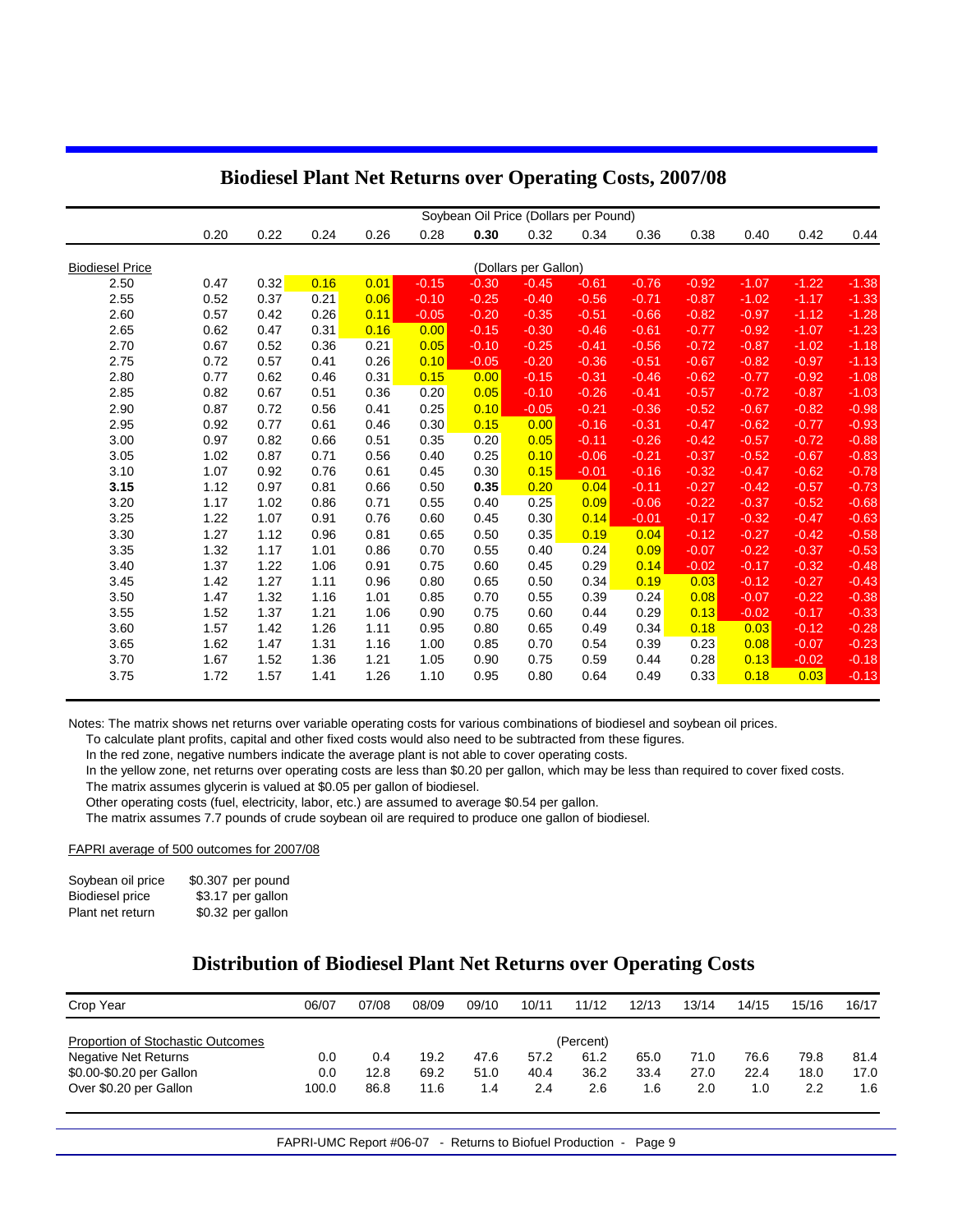# Accounting for Low Biofuel Returns

**Ethanol dry mill returns over operating** costs decline dramatically from the record 2005/06 level of \$1.56 per gallon.

Reductions in projected ethanol prices account for most of the decline in net returns.

**Higher corn costs account for about** one-third of the decline in dry mill net returns between 2005/06 and 2007/08.

#### Ethanol Returns and Costs vs. 2005/06



Ethanol Returns and Costs: Low Returns vs. Avg. (Outcomes with Net Returns < \$0.20/Gallon vs. All Outcomes)



For any given year, dry mill net returns differ across stochastic outcomes.

**Ethanol values are lower and corn costs** are higher in the 2007/08 outcomes where net returns are less than \$0.20 per gallon than in the average of all 500 outcomes for 2007/08.

**In later years, corn prices tend to be** below average in the outcomes where ethanol returns are below average. Low returns result in less ethanol production, which in turn reduces demand for corn.

Biodiesel net returns also decline sharply from record 2005/06 levels.

In contrast to ethanol, most of the reduction in biodiesel returns can be explained by projected increases in feedstock (vegetable oil) prices, rather than by reductions in biodiesel prices.

The increase in soybean oil costs is due to a number of factors, including acreage shifts away from soybeans and strong demand in Europe for vegetable oil to feed Europe's growing biodiesel industry.

#### Biodiesel Returns and Costs vs. 2005/06

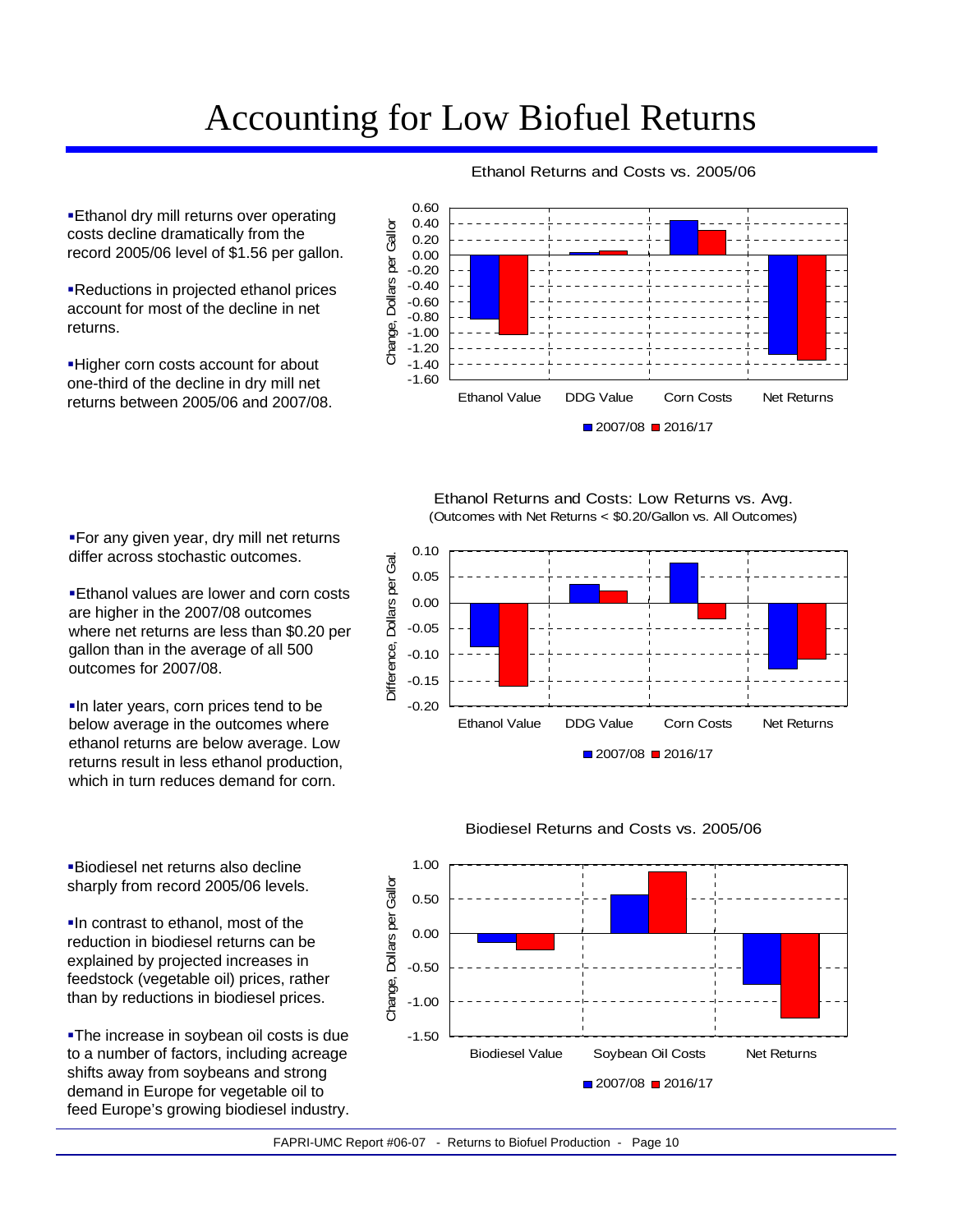| Crop Year                          | 05/06 | 06/07   | 07/08   | 08/09   | 09/10   | 10/11   | 11/12                | 12/13   | 13/14   | 14/15   | 15/16   | 16/17   |
|------------------------------------|-------|---------|---------|---------|---------|---------|----------------------|---------|---------|---------|---------|---------|
| <b>Average Results</b>             |       |         |         |         |         |         | (Dollars per Gallon) |         |         |         |         |         |
| Value of Ethanol                   | 2.61  | 2.03    | 1.78    | 1.73    | 1.70    | 1.69    | 1.67                 | 1.64    | 1.61    | 1.60    | 1.58    | 1.58    |
| <b>Value of Distillers Grains</b>  | 0.27  | 0.33    | 0.30    | 0.28    | 0.28    | 0.29    | 0.29                 | 0.30    | 0.30    | 0.31    | 0.31    | 0.32    |
| <b>Total Receipts</b>              | 2.88  | 2.37    | 2.08    | 2.02    | 1.98    | 1.97    | 1.96                 | 1.94    | 1.92    | 1.90    | 1.90    | 1.90    |
|                                    |       |         |         |         |         |         |                      |         |         |         |         |         |
| Cost of Corn                       | 0.74  | 1.16    | 1.18    | 1.17    | 1.16    | 1.15    | 1.13                 | 1.12    | 1.10    | 1.08    | 1.07    | 1.06    |
| <b>Other Operating Costs</b>       | 0.58  | 0.60    | 0.62    | 0.63    | 0.62    | 0.62    | 0.62                 | 0.62    | 0.63    | 0.63    | 0.64    | 0.64    |
| <b>Total Operating Costs</b>       | 1.32  | 1.76    | 1.80    | 1.80    | 1.79    | 1.77    | 1.75                 | 1.74    | 1.73    | 1.72    | 1.71    | 1.70    |
| <b>Net Operating Return</b>        | 1.56  | 0.61    | 0.28    | 0.22    | 0.20    | 0.20    | 0.21                 | 0.19    | 0.19    | 0.19    | 0.19    | 0.20    |
| Change from 2005/06                |       |         |         |         |         |         |                      |         |         |         |         |         |
| Value of Ethanol                   |       | $-0.57$ | $-0.83$ | $-0.88$ | $-0.91$ | $-0.92$ | $-0.94$              | $-0.97$ | $-0.99$ | $-1.01$ | $-1.03$ | $-1.03$ |
| Value of Distillers Grains         |       | 0.06    | 0.03    | 0.01    | 0.01    | 0.02    | 0.02                 | 0.03    | 0.03    | 0.04    | 0.04    | 0.05    |
| <b>Total Receipts</b>              |       | $-0.51$ | $-0.80$ | $-0.86$ | $-0.90$ | $-0.90$ | $-0.92$              | $-0.94$ | $-0.96$ | $-0.98$ | $-0.98$ | $-0.98$ |
|                                    |       |         |         |         |         |         |                      |         |         |         |         |         |
| Cost of Corn                       |       | 0.42    | 0.44    | 0.43    | 0.43    | 0.41    | 0.40                 | 0.38    | 0.37    | 0.35    | 0.33    | 0.32    |
| <b>Other Operating Costs</b>       |       | 0.02    | 0.04    | 0.04    | 0.04    | 0.04    | 0.04                 | 0.04    | 0.05    | 0.05    | 0.06    | 0.06    |
| <b>Total Operating Costs</b>       |       | 0.44    | 0.48    | 0.48    | 0.47    | 0.45    | 0.44                 | 0.42    | 0.41    | 0.40    | 0.39    | 0.38    |
| <b>Net Operating Return</b>        |       | $-0.95$ | $-1.28$ | $-1.34$ | $-1.36$ | $-1.36$ | $-1.35$              | $-1.37$ | $-1.37$ | $-1.37$ | $-1.37$ | $-1.36$ |
| <b>Outcomes with Net Returns</b>   |       |         |         |         |         |         |                      |         |         |         |         |         |
| Less than \$0.20 per Gallon        |       |         |         |         |         |         |                      |         |         |         |         |         |
| Value of Ethanol                   |       |         | 1.69    | 1.63    | 1.60    | 1.57    | 1.53                 | 1.50    | 1.48    | 1.45    | 1.43    | 1.42    |
| Value of Distillers Grains         |       |         | 0.34    | 0.30    | 0.30    | 0.31    | 0.31                 | 0.32    | 0.32    | 0.33    | 0.33    | 0.34    |
| <b>Total Receipts</b>              |       |         | 2.03    | 1.93    | 1.90    | 1.87    | 1.84                 | 1.82    | 1.80    | 1.78    | 1.77    | 1.76    |
|                                    |       |         |         |         |         |         |                      |         |         |         |         |         |
| Cost of Corn                       |       |         | 1.25    | 1.18    | 1.16    | 1.15    | 1.12                 | 1.10    | 1.08    | 1.05    | 1.04    | 1.02    |
| <b>Other Operating Costs</b>       |       |         | 0.62    | 0.63    | 0.62    | 0.62    | 0.62                 | 0.63    | 0.63    | 0.64    | 0.64    | 0.64    |
| <b>Total Operating Costs</b>       |       |         | 1.88    | 1.81    | 1.79    | 1.77    | 1.75                 | 1.72    | 1.71    | 1.69    | 1.68    | 1.67    |
|                                    |       |         |         |         |         |         |                      |         |         |         |         |         |
| <b>Net Operating Return</b>        |       |         | 0.15    | 0.12    | 0.11    | 0.10    | 0.10                 | 0.10    | 0.09    | 0.09    | 0.09    | 0.09    |
|                                    |       |         |         |         |         |         | (Percent)            |         |         |         |         |         |
| Share of 500 Outcomes              |       | 0.0     | 30.6    | 54.4    | 62.0    | 62.4    | 62.2                 | 63.2    | 65.0    | 65.0    | 64.0    | 62.6    |
| Difference between Low-            |       |         |         |         |         |         | (Dollars per Gallon) |         |         |         |         |         |
| <b>Return Outcomes and Average</b> |       |         |         |         |         |         |                      |         |         |         |         |         |
| Value of Ethanol                   |       |         | $-0.08$ | $-0.10$ | $-0.11$ | $-0.12$ | $-0.14$              | $-0.14$ | $-0.13$ | $-0.14$ | $-0.15$ | $-0.16$ |
| Value of Distillers Grains         |       |         | 0.04    | 0.02    | 0.02    | 0.02    | 0.02                 | 0.02    | 0.02    | 0.02    | 0.02    | 0.02    |
| <b>Total Receipts</b>              |       |         | $-0.05$ | $-0.08$ | $-0.09$ | $-0.10$ | $-0.12$              | $-0.12$ | $-0.12$ | $-0.13$ | $-0.13$ | $-0.14$ |
| Cost of Corn                       |       |         | 0.08    | 0.01    | 0.00    | 0.00    | $-0.01$              | $-0.02$ | $-0.03$ | $-0.03$ | $-0.03$ | $-0.03$ |
| <b>Other Operating Costs</b>       |       |         | 0.00    | 0.00    | 0.00    | 0.00    | 0.00                 | 0.00    | 0.00    | 0.00    | 0.00    | 0.00    |
| <b>Total Operating Costs</b>       |       |         | 0.08    | 0.01    | 0.00    | 0.00    | $-0.01$              | $-0.02$ | $-0.02$ | $-0.03$ | $-0.03$ | $-0.03$ |
|                                    |       |         |         |         |         |         |                      |         |         |         |         |         |
| <b>Net Operating Return</b>        |       |         | $-0.13$ | $-0.10$ | $-0.09$ | $-0.10$ | $-0.11$              | $-0.10$ | $-0.09$ | $-0.10$ | $-0.10$ | $-0.11$ |

## **Dry Mill Ethanol Plant Returns and Operating Costs**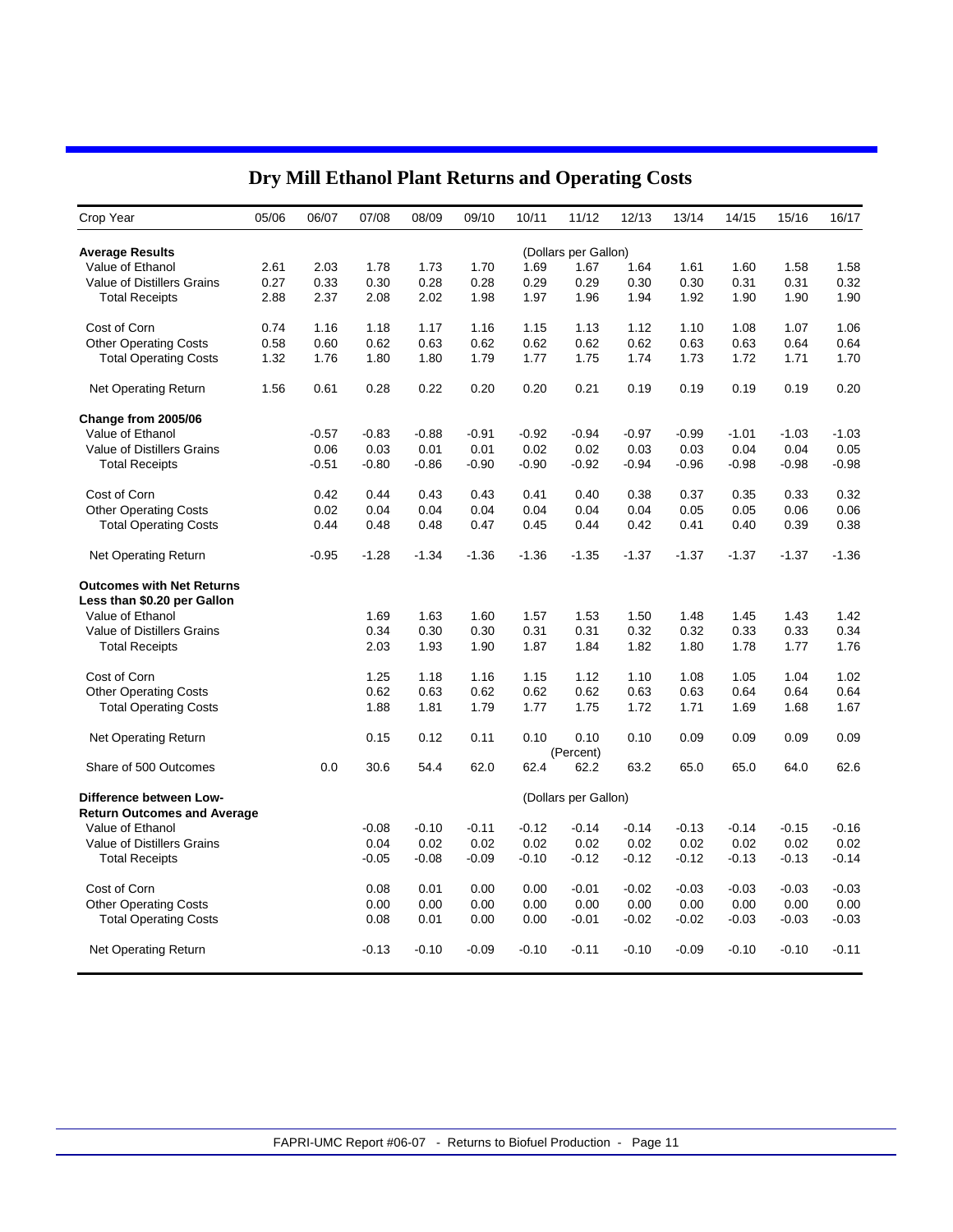# Petroleum and Biofuel Prices

**-The projections look at 500 alternative** paths for petroleum prices. Across the 500 outcomes for 2007-2016, the average refiners' acquisition price for petroleum is \$54 per barrel.

In 4% of the 500 outcomes, the 10-year average price is less than \$35 per barrel. In 5% it is more than \$80.

In any given year, the range of petroleum prices is even greater than for these 10-year averages.



Distribution of 2007-2016 Avg. Petroleum Prices

Ethanol Price, FOB Omaha, 2007-2016 Avg.



All else equal, higher petroleum prices are associated with higher ethanol prices.

The 10-year average ethanol price, FOB Omaha, across all 500 outcomes is \$1.66 per gallon.

**Ethanol prices depend on more than** petroleum prices. For example, increases in ethanol supplies may cause ethanol prices to decline relative to gasoline and petroleum prices.

**As with ethanol, higher petroleum prices** are associated with higher biodiesel prices.

The 10-year average biodiesel price at the plant across all 500 outcomes is \$3.10 per gallon.

**For both ethanol and biodiesel, these** results assume extension of the federal tax credits that support producer biofuel prices and returns.

### Biodiesel Price, Plant, 2007-2016 Avg.

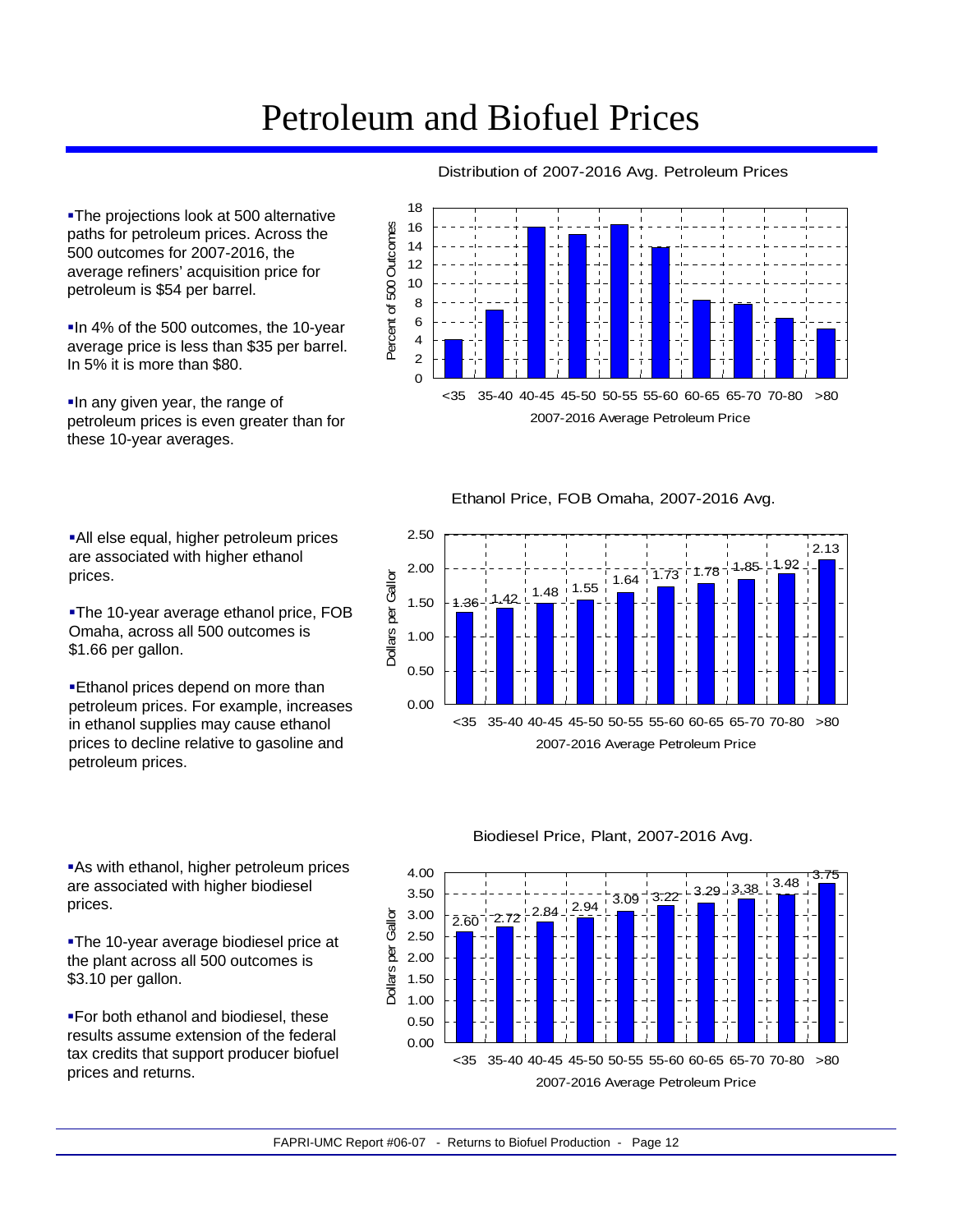Higher petroleum prices are associated with higher ethanol prices and greater net returns over operating costs for ethanol plants.

A \$0.01 per gallon difference in average ethanol prices corresponds to a smaller absolute difference in average net returns.

**-This occurs because production costs** for fuel and feedstocks also tend to increase when petroleum prices increase.

**-Higher petroleum prices and ethanol** plant net returns are associated with greater levels of ethanol production.

The 10-year average annual level of ethanol production is 11.8 billion gallons.

**Ethanol production is more than twice** as great when average petroleum prices are over \$80 per barrel as when they are under \$35 per barrel.

The difference is even greater near the end of the 10-year projection, when capacity has time to adjust.

**-Higher petroleum prices result in more** ethanol use of corn and higher corn production costs, both of which contribute to higher corn prices.

**-The average projected corn price across** 500 outcomes for 2007-2016 is \$3.15 per bushel.

Weather, export demand and other factors also affect corn prices.

Ethanol Net Operating Returns, 2007-2016 Avg.



Ethanol Production, 2007-2016 Avg.



#### 4.00  $\frac{1}{3.62}$ <br>2.85  $\frac{2.91}{2.95}$   $\frac{1}{3.03}$   $\frac{1}{3.03}$  3.14  $\frac{1}{3.25}$  3.33  $\frac{1}{3.35}$   $\frac{1}{3.43}$   $\frac{1}{3.43}$   $\frac{1}{3.62}$ <br>2.85  $\frac{1}{2.91}$   $\frac{1}{2.85}$   $\frac{1}{3.03}$   $\frac{1}{3.03}$   $\frac{1}{3.25}$   $\frac{1}{3.25}$   $\frac$ 3.50 3.00 2.50 2.00  $\frac{1}{1}$ 1.50 1.00 0.50 0.00 <35 35-40 40-45 45-50 50-55 55-60 60-65 65-70 70-80 >80 2007-2016 Average Petroleum Price

### Corn Prices, 2007-2016 Avg.

Dollars per Bushel

Dollars per Bushel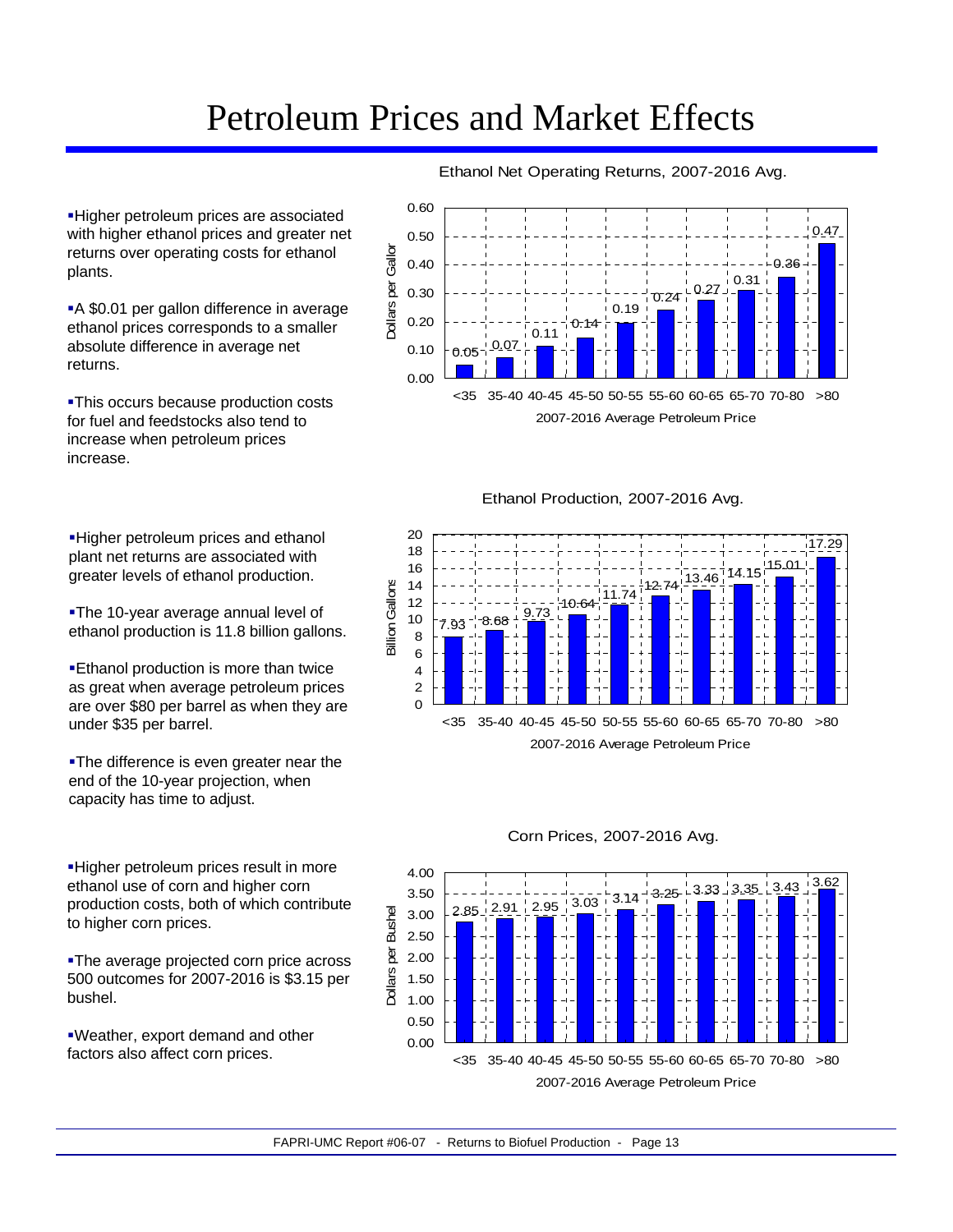# Appendix: Excerpts from U.S. Briefing Book

The following tables are excerpts from the *FAPRI U.S. Baseline Briefing Book*, FAPRI-UMC report #02-07 (**www.fapri.missouri.edu/outreach/publications/2007/FAPRI\_UMC\_Report\_02\_07.pdf**). The briefing book provides additional tables, graphs and explanations of the results.

The baseline was prepared in January and February 2007 based on information available in mid-January 2007. Many results of the baseline have significant implications for biofuel producer returns.

•The increase in ethanol production results in higher prices for corn and more corn production.

•Corn area expands at the expense of soybeans and other crops, which in turn contributes to higher prices for those grains and oilseeds.

•Underlying export demand for corn, soybean oil, and other commodities remains strong, in part because of biofuel expansion in Europe and other countries. After an initial decline because of rising prices, U.S. corn and soybean oil exports increase in spite of prices that remain high by historical standards.

•Higher feed costs slow the rate of growth in production of beef, pork, poultry, and dairy products.

•Distillers grain prices are pulled higher by high grain prices and lower by large supplies of distillers grains and low protein meal prices. Distiller grain prices dip initially, but then recover relative to corn.

•Soybean meal prices are pulled higher by reduced soybean production, but lower by competition from distillers grains and by increased crush to supply soybean oil. The last two effects dominate the first, and soybean meal prices remain weak throughout the baseline.

•Soybean oil prices are pulled higher by reduced soybean production, the impact of weak soybean meal prices on soybean crush, and the demand for vegetable oil to supply biodiesel plants in the United States and Europe.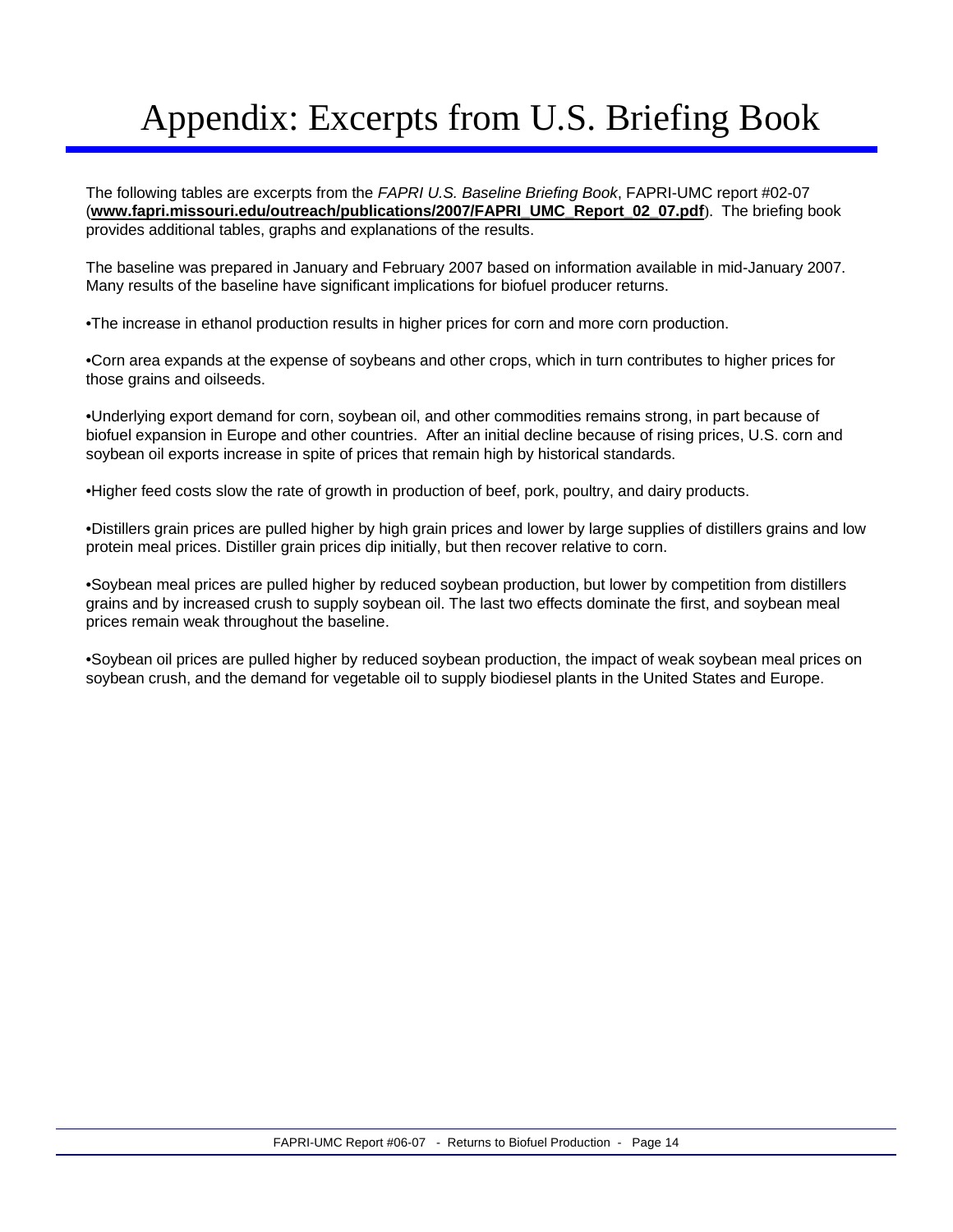| Crop Year                 |                          | 06/07  | 07/08  | 08/09  | 09/10  | 10/11  | 11/12              | 12/13  | 13/14  | 14/15  | 15/16  | 16/17  |
|---------------------------|--------------------------|--------|--------|--------|--------|--------|--------------------|--------|--------|--------|--------|--------|
| Area                      |                          |        |        |        |        |        | (Million Acres)    |        |        |        |        |        |
| Base Area                 |                          | 87.6   | 87.6   | 87.7   | 87.7   | 87.7   | 87.7               | 87.7   | 87.7   | 87.7   | 87.7   | 87.7   |
| <b>Planted Area</b>       |                          | 78.3   | 86.7   | 89.7   | 89.8   | 90.0   | 90.1               | 90.1   | 90.0   | 89.8   | 89.6   | 89.4   |
| <b>Harvested Area</b>     |                          | 70.6   | 79.4   | 82.4   | 82.5   | 82.8   | 82.9               | 82.9   | 82.8   | 82.7   | 82.5   | 82.4   |
| Yield                     |                          |        |        |        |        |        | (Bushels per Acre) |        |        |        |        |        |
| Actual                    |                          | 149.1  | 152.9  | 155.1  | 157.1  | 159.4  | 161.9              | 163.9  | 166.0  | 168.4  | 170.4  | 172.6  |
| Program, Direct           |                          | 102.3  | 102.3  | 102.3  | 102.3  | 102.3  | 102.3              | 102.3  | 102.3  | 102.3  | 102.3  | 102.3  |
| Program, CCP              |                          | 114.3  | 114.3  | 114.3  | 114.3  | 114.3  | 114.3              | 114.3  | 114.3  | 114.3  | 114.3  | 114.3  |
|                           |                          |        |        |        |        |        | (Million Bushels)  |        |        |        |        |        |
| Supply                    |                          | 12,512 | 12,918 | 13,639 | 13,986 | 14,241 | 14,487             | 14,703 | 14,895 | 15,114 | 15,298 | 15,498 |
| <b>Beginning Stocks</b>   |                          | 1,967  | 760    | 837    | 1,004  | 1,024  | 1,049              | 1,093  | 1,131  | 1,168  | 1,233  | 1,262  |
| Production                |                          | 10,535 | 12,148 | 12,792 | 12,972 | 13,207 | 13,427             | 13,600 | 13,754 | 13,936 | 14,054 | 14,227 |
| Imports                   |                          | 10     | 10     | 10     | 10     | 10     | 10                 | 10     | 10     | 10     | 10     | 10     |
| <b>Domestic Use</b>       |                          | 9,503  | 10,235 | 10,892 | 11,171 | 11,280 | 11,334             | 11,375 | 11,403 | 11,442 | 11,493 | 11,552 |
| Feed, Residual            |                          | 5,941  | 5,687  | 5,650  | 5,626  | 5,676  | 5,729              | 5,775  | 5,816  | 5,858  | 5,902  | 5,952  |
| <b>Fuel Alcohol</b>       |                          | 2,183  | 3,160  | 3,845  | 4,139  | 4,188  | 4,180              | 4,165  | 4,142  | 4,129  | 4,126  | 4,128  |
| <b>HFCS</b>               |                          | 521    | 523    | 525    | 528    | 531    | 534                | 537    | 540    | 542    | 545    | 547    |
| Seed                      |                          | 22     | 23     | 23     | 23     | 23     | 23                 | 23     | 23     | 23     | 23     | 23     |
| Food, Other               |                          | 835    | 842    | 849    | 855    | 862    | 869                | 876    | 883    | 889    | 896    | 902    |
| <b>Exports</b>            |                          | 2,249  | 1,846  | 1,743  | 1,790  | 1,912  | 2,060              | 2,197  | 2,323  | 2,440  | 2,543  | 2,635  |
| <b>Total Use</b>          |                          | 11,752 | 12,081 | 12,635 | 12,962 | 13,192 | 13,394             | 13,572 | 13,727 | 13,881 | 14,036 | 14,187 |
| <b>Ending Stocks</b>      |                          | 760    | 837    | 1,004  | 1,024  | 1,049  | 1,093              | 1,131  | 1,168  | 1,233  | 1,262  | 1,311  |
| <b>CCC Inventory</b>      |                          | 0      | 0      | 0      | 0      | 0      | 0                  | 0      | 0      | 0      | 0      | 0      |
| Under Loan                |                          | 48     | 60     | 64     | 65     | 69     | 74                 | 80     | 85     | 95     | 98     | 103    |
| <b>Other Stocks</b>       |                          | 712    | 777    | 940    | 959    | 980    | 1,018              | 1,051  | 1,083  | 1,138  | 1,164  | 1,208  |
| <b>Prices and Returns</b> |                          |        |        |        |        |        | (Dollars)          |        |        |        |        |        |
| Farm Price/bu.            |                          | 3.17   | 3.23   | 3.22   | 3.23   | 3.21   | 3.18               | 3.16   | 3.13   | 3.09   | 3.06   | 3.04   |
| Loan Rate/bu.             |                          | 1.95   | 1.95   | 1.95   | 1.95   | 1.95   | 1.95               | 1.95   | 1.95   | 1.95   | 1.95   | 1.95   |
|                           | Average LDP Rate/bu.     | 0.00   | 0.00   | 0.00   | 0.00   | 0.00   | 0.00               | 0.00   | 0.00   | 0.00   | 0.00   | 0.00   |
| Target Price/bu.          |                          | 2.63   | 2.63   | 2.63   | 2.63   | 2.63   | 2.63               | 2.63   | 2.63   | 2.63   | 2.63   | 2.63   |
| CCP Rate/bu.              |                          | 0.00   | 0.00   | 0.00   | 0.00   | 0.00   | 0.00               | 0.00   | 0.00   | 0.01   | 0.00   | 0.00   |
|                           | Direct Payment/bu.       | 0.28   | 0.28   | 0.28   | 0.28   | 0.28   | 0.28               | 0.28   | 0.28   | 0.28   | 0.28   | 0.28   |
|                           | Gross Market Revenue/a.  | 472.15 | 490.68 | 497.43 | 504.42 | 509.34 | 512.16             | 514.90 | 516.53 | 516.91 | 518.48 | 522.09 |
| LDP Revenue/a.            |                          | 0.04   | 0.01   | 0.02   | 0.00   | 0.03   | 0.08               | 0.13   | 0.08   | 0.26   | 0.27   | 0.26   |
|                           | Variable Expenses/a.     | 212.14 | 220.84 | 228.19 | 231.22 | 233.78 | 236.63             | 238.77 | 242.04 | 245.77 | 250.06 | 254.34 |
|                           | Mkt + LDP Net Returns/a. | 260.05 | 269.85 | 269.25 | 273.20 | 275.60 | 275.61             | 276.26 | 274.57 | 271.40 | 268.69 | 268.01 |
|                           | CCP Revenue/Base a.      | 0.00   | 0.01   | 0.05   | 0.00   | 0.06   | 0.13               | 0.23   | 0.18   | 0.49   | 0.47   | 0.45   |
|                           | Direct Payment/Base a.   | 24.35  | 24.35  | 24.35  | 24.35  | 24.35  | 24.35              | 24.35  | 24.35  | 24.35  | 24.35  | 24.35  |

# **U.S. Corn Supply and Utilization**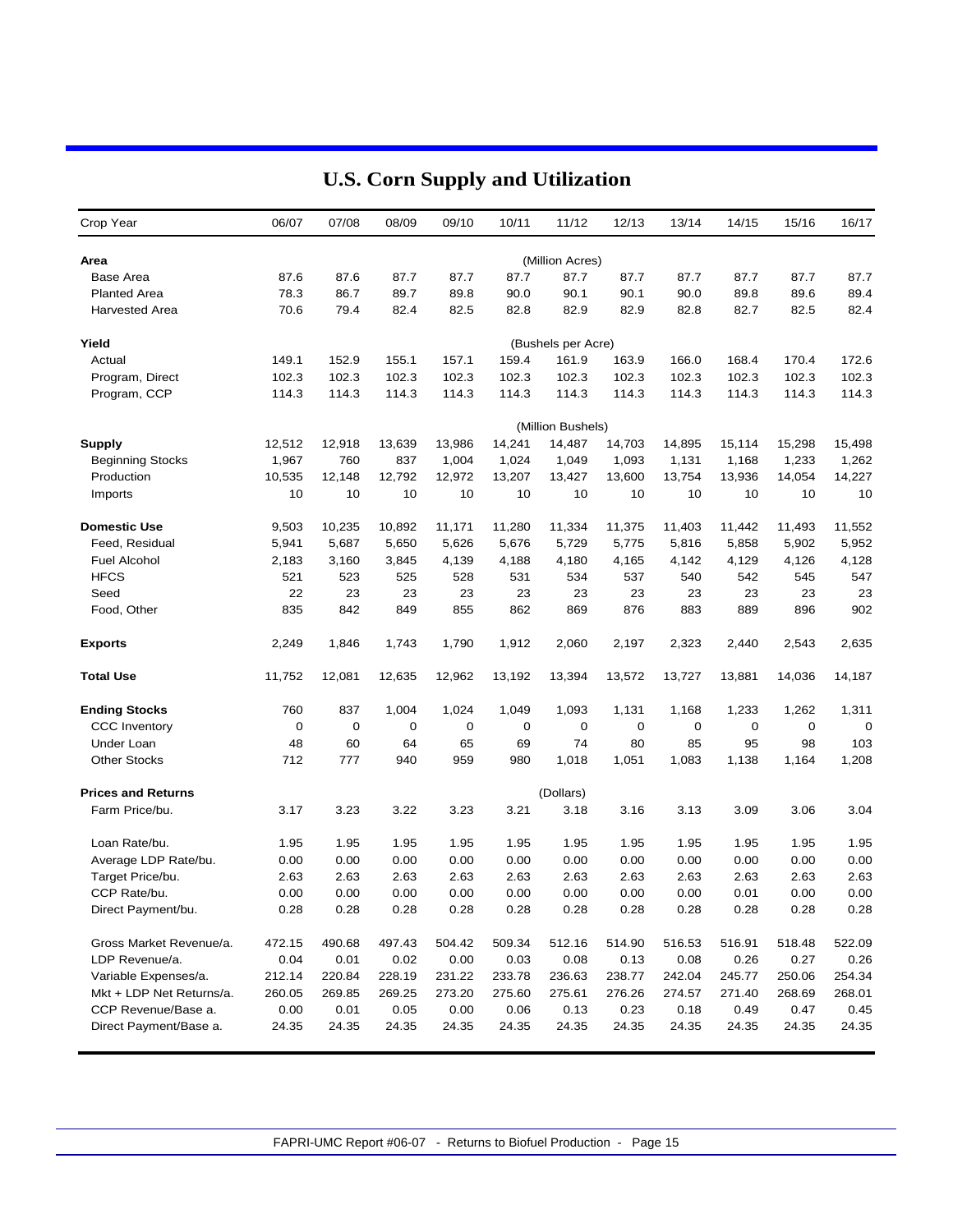| Calendar or Crop Year             | 2006   | 2007   | 2008   | 2009   | 2010   | 2011                             | 2012                                | 2013   | 2014   | 2015   | 2016   |
|-----------------------------------|--------|--------|--------|--------|--------|----------------------------------|-------------------------------------|--------|--------|--------|--------|
| <b>Ethanol</b>                    |        |        |        |        |        | (Million Gallons, Calendar Year) |                                     |        |        |        |        |
| Production                        | 4,856  | 7,057  | 9,560  | 11,178 | 11,849 | 12,021                           | 12,106                              | 12,226 | 12,398 | 12,604 | 12,848 |
| From Corn                         | 4,692  | 6,845  | 9,294  | 10,873 | 11,518 | 11,661                           | 11,692                              | 11,702 | 11,707 | 11,740 | 11,797 |
| From Other Feedstocks             | 165    | 211    | 262    | 292    | 304    | 305                              | 305                                 | 305    | 304    | 304    | 304    |
| Cellulosic                        | 0      | 0      | 3      | 13     | 27     | 54                               | 109                                 | 220    | 387    | 560    | 746    |
| Net Imports (Ethyl Alcohol)       | 679    | 238    | 290    | 292    | 299    | 305                              | 311                                 | 317    | 326    | 333    | 338    |
| Disappearance                     | 5,370  | 7,234  | 9,692  | 11,369 | 12,102 | 12,312                           | 12,410                              | 12,534 | 12,712 | 12,924 | 13,171 |
| <b>Ending Stocks</b>              | 399    | 460    | 618    | 718    | 764    | 777                              | 785                                 | 794    | 806    | 819    | 834    |
| Renewable Fuel Mandate            | 4,000  | 4,700  | 5,400  | 6,100  | 6,800  | 7,400                            | 7,500                               | 7,588  | 7,675  | 7,761  | 7,847  |
| Production Capacity, Jan. 1       | 4,336  | 5,386  | 8,867  | 11,868 | 13,670 | 14,302                           | 14,568                              | 14,813 | 15,125 | 15,430 | 15,698 |
| <b>Fuel Prices</b>                |        |        |        |        |        |                                  | (Dollars per Barrel, Calendar Year) |        |        |        |        |
| Petroleum, Ref. Acquisition       | 60.44  | 58.44  | 58.14  | 57.71  | 57.49  | 56.57                            | 55.05                               | 53.36  | 51.63  | 50.59  | 50.25  |
| Petroleum, W. TX Interm.          | 66.15  | 64.04  | 63.83  | 63.38  | 62.97  | 61.99                            | 60.44                               | 58.72  | 56.97  | 55.95  | 55.64  |
|                                   |        |        |        |        |        |                                  | (Dollars per Gallon, Calendar Year) |        |        |        |        |
| Unl. Gasoline, FOB Omaha          | 1.94   | 1.95   | 1.96   | 1.95   | 1.94   | 1.91                             | 1.88                                | 1.83   | 1.80   | 1.77   | 1.76   |
| Unl. Gasoline, Retail             | 2.59   | 2.58   | 2.59   | 2.58   | 2.57   | 2.55                             | 2.52                                | 2.48   | 2.45   | 2.42   | 2.42   |
| Ethanol, FOB Omaha                | 2.58   | 1.95   | 1.76   | 1.72   | 1.70   | 1.68                             | 1.66                                | 1.63   | 1.61   | 1.59   | 1.58   |
| Ethanol, Tax Credit               | 0.51   | 0.51   | 0.51   | 0.51   | 0.51   | 0.51                             | 0.51                                | 0.51   | 0.51   | 0.51   | 0.51   |
| Ethanol, Implied Retail           | 2.72   | 2.06   | 1.88   | 1.84   | 1.82   | 1.81                             | 1.79                                | 1.77   | 1.75   | 1.73   | 1.72   |
| Ethanol/Gas Retail Ratio          | 105.0% | 80.1%  | 72.7%  | 71.4%  | 70.9%  | 71.0%                            | 71.1%                               | 71.2%  | 71.4%  | 71.4%  | 71.4%  |
| <b>Distillers, Brewers Grains</b> |        |        |        |        |        |                                  | (Thousand Tons, Sep.-Aug. Year)     |        |        |        |        |
| Production (Dry Equivalent)       | 16,025 | 23,700 | 29,060 | 31,596 | 32,127 | 32,198                           | 32,197                              | 32,153 | 32,177 | 32,286 | 32,416 |
| Domestic Use                      | 14,677 | 22,213 | 27,430 | 29,856 | 30,276 | 30,227                           | 30,101                              | 29,943 | 29,847 | 29,844 | 29,874 |
| Net Exports                       | 1,348  | 1,487  | 1,630  | 1,741  | 1,850  | 1,971                            | 2,096                               | 2,210  | 2,330  | 2,442  | 2,541  |
|                                   |        |        |        |        |        |                                  | (Dollars per Ton, Sep.-Aug. Year)   |        |        |        |        |
| Price, Lawrenceburg, IN           | 107.54 | 97.35  | 92.09  | 91.86  | 94.05  | 96.26                            | 98.84                               | 101.28 | 103.22 | 105.83 | 108.94 |
| <b>Corn Gluten Feed</b>           |        |        |        |        |        |                                  | (Thousand Tons, Sep.-Aug. Year)     |        |        |        |        |
| Production                        | 9,079  | 9,533  | 9,883  | 9,894  | 9,860  | 9,805                            | 9,762                               | 9,709  | 9,656  | 9,614  | 9,567  |
| Domestic Use                      | 6,293  | 6,719  | 7,056  | 7,078  | 7,062  | 7,025                            | 7,001                               | 6,965  | 6,928  | 6,906  | 6,879  |
| Net Exports                       | 2,787  | 2,814  | 2,826  | 2,816  | 2,798  | 2,781                            | 2,761                               | 2,743  | 2,727  | 2,709  | 2,687  |
|                                   |        |        |        |        |        |                                  | (Dollars per Ton, Sep.-Aug. Year)   |        |        |        |        |
| Price, 21%, IL Points             | 79.70  | 79.04  | 77.45  | 77.07  | 76.96  | 76.63                            | 76.78                               | 76.48  | 75.78  | 75.44  | 75.49  |
| <b>Corn Gluten Meal</b>           |        |        |        |        |        |                                  | (Thousand Tons, Sep.-Aug. Year)     |        |        |        |        |
| Production                        | 2,389  | 2,509  | 2,601  | 2,604  | 2,595  | 2,580                            | 2,569                               | 2,555  | 2,541  | 2,530  | 2,518  |
| Domestic Use                      | 1,389  | 1,503  | 1,587  | 1,583  | 1,568  | 1,548                            | 1,532                               | 1,513  | 1,493  | 1,477  | 1,459  |
| Net Exports                       | 1,000  | 1,005  | 1,014  | 1,020  | 1,026  | 1,032                            | 1,036                               | 1,042  | 1,048  | 1,053  | 1,058  |
|                                   |        |        |        |        |        |                                  | (Dollars per Ton, Sep.-Aug. Year)   |        |        |        |        |
| Price, 60%, IL Points             | 273.81 | 281.97 | 277.60 | 271.60 | 267.34 | 264.33                           | 263.58                              | 259.68 | 253.73 | 248.01 | 243.93 |
| Corn Oil                          |        |        |        |        |        | (Million Pounds, Oct.-Sep. Year) |                                     |        |        |        |        |
| Production                        | 2,494  | 2,619  | 2,715  | 2,718  | 2,709  | 2,694                            | 2,682                               | 2,667  | 2,653  | 2,641  | 2,628  |
| Domestic Use                      | 1,775  | 1,901  | 2,001  | 2,001  | 1,986  | 1,966                            | 1,951                               | 1,933  | 1,917  | 1,903  | 1,889  |
| Net Exports                       | 731    | 724    | 719    | 719    | 723    | 727                              | 731                                 | 734    | 737    | 739    | 741    |
| <b>Ending Stocks</b>              | 124    | 118    | 113    | 111    | 111    | 112                              | 112                                 | 111    | 110    | 108    | 106    |
|                                   |        |        |        |        |        |                                  | (Cents per Pound, Oct.-Sep. Year)   |        |        |        |        |
| Chicago Price                     | 28.93  | 32.26  | 34.97  | 35.82  | 35.84  | 35.60                            | 35.59                               | 35.65  | 35.92  | 36.14  | 36.57  |

# **U.S. Ethanol and Coproduct Supply and Utilization**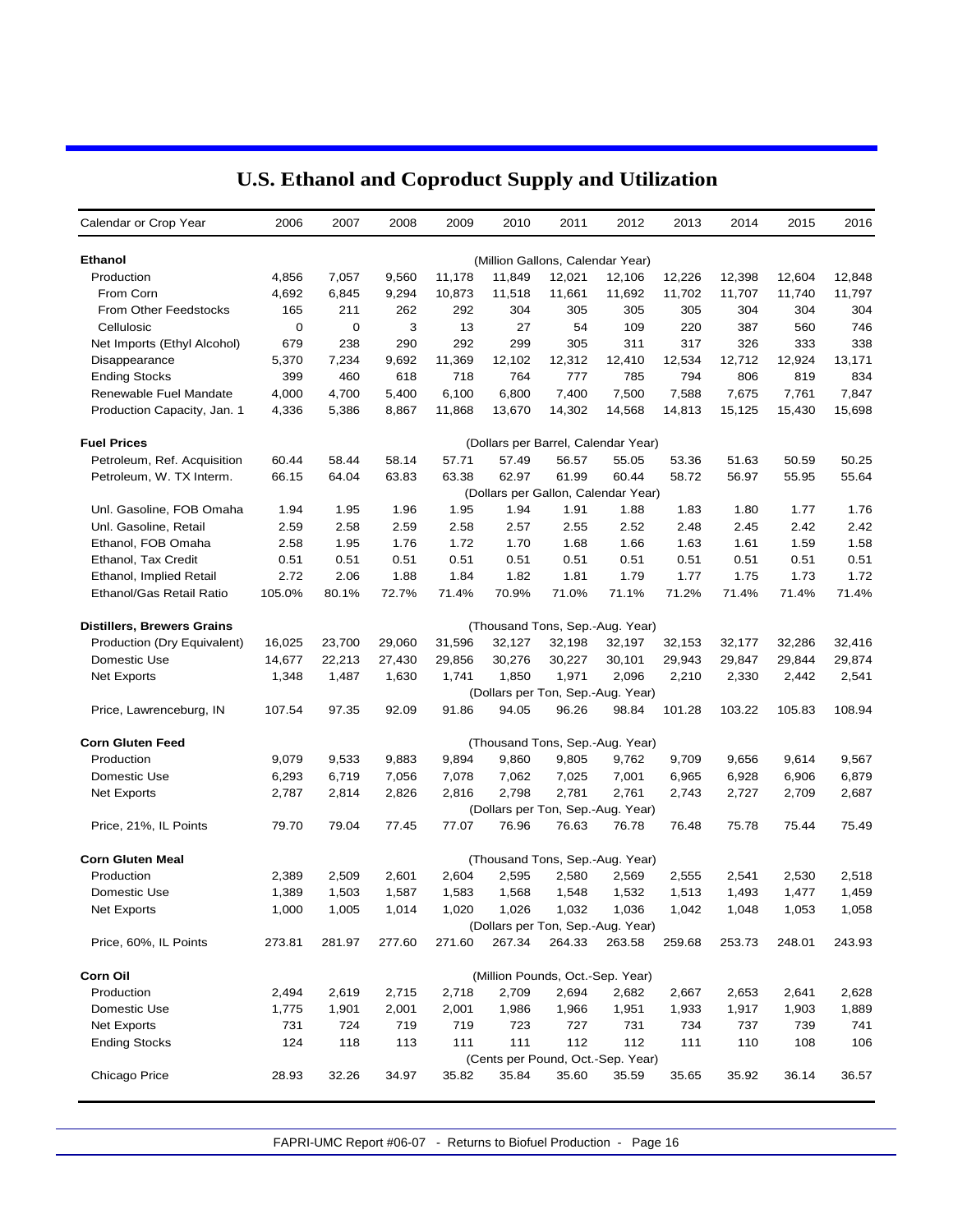| Crop Year                        | 06/07   | 07/08   | 08/09   | 09/10   | 10/11   | 11/12                | 12/13   | 13/14   | 14/15   | 15/16   | 16/17   |
|----------------------------------|---------|---------|---------|---------|---------|----------------------|---------|---------|---------|---------|---------|
| Corn Food, Industrial Use        |         |         |         |         |         | (Million Bushels)    |         |         |         |         |         |
| <b>Fuel Alcohol</b>              | 2,183   | 3,160   | 3,845   | 4,139   | 4,188   | 4,180                | 4,165   | 4,142   | 4,129   | 4,126   | 4,128   |
| <b>HFCS</b>                      | 521     | 523     | 525     | 528     | 531     | 534                  | 537     | 540     | 542     | 545     | 547     |
| Glucose and Dextrose             | 235     | 238     | 239     | 240     | 241     | 242                  | 243     | 244     | 245     | 246     | 246     |
| Starch                           | 275     | 277     | 280     | 282     | 285     | 287                  | 290     | 292     | 295     | 298     | 300     |
| Beverage Alcohol                 | 135     | 136     | 137     | 138     | 140     | 141                  | 142     | 144     | 145     | 146     | 147     |
| Cereals and Other                | 189     | 191     | 193     | 195     | 197     | 199                  | 201     | 202     | 204     | 206     | 208     |
| Total                            | 3,539   | 4,525   | 5,219   | 5,522   | 5,581   | 5,582                | 5,577   | 5,565   | 5,560   | 5,568   | 5,577   |
| <b>Corn Dry Milling</b>          |         |         |         |         |         |                      |         |         |         |         |         |
| Corn Dry Milled for Ethanol      | 1,757   | 2,661   | 3,293   | 3,591   | 3,655   | 3,664                | 3,664   | 3,659   | 3,662   | 3,675   | 3,691   |
| (Share of Total Ethanol)         | 80.5%   | 84.2%   | 85.6%   | 86.8%   | 87.3%   | 87.6%                | 88.0%   | 88.3%   | 88.7%   | 89.1%   | 89.4%   |
| Yields per Bushel of Corn        |         |         |         |         |         | (Units per Bushel)   |         |         |         |         |         |
| Ethanol (Gallons)                | 2.73    | 2.75    | 2.76    | 2.78    | 2.79    | 2.81                 | 2.82    | 2.84    | 2.85    | 2.87    | 2.88    |
| Distillers Grains (Pounds)       | 17.00   | 17.00   | 17.00   | 17.00   | 17.00   | 17.00                | 17.00   | 17.00   | 17.00   | 17.00   | 17.00   |
| <b>Costs and Returns</b>         |         |         |         |         |         | (Dollars per Gallon) |         |         |         |         |         |
| <b>Ethanol Value</b>             | 2.03    | 1.78    | 1.73    | 1.70    | 1.69    | 1.67                 | 1.64    | 1.61    | 1.60    | 1.58    | 1.58    |
| <b>Distillers Grains Value</b>   | 0.33    | 0.30    | 0.28    | 0.28    | 0.29    | 0.29                 | 0.30    | 0.30    | 0.31    | 0.31    | 0.32    |
| Corn Cost                        | $-1.16$ | $-1.18$ | $-1.17$ | $-1.16$ | $-1.15$ | $-1.13$              | $-1.12$ | $-1.10$ | $-1.08$ | $-1.07$ | $-1.06$ |
| <b>Fuel and Electricity Cost</b> | $-0.28$ | $-0.30$ | $-0.30$ | $-0.30$ | $-0.29$ | $-0.29$              | $-0.29$ | $-0.29$ | $-0.29$ | $-0.29$ | $-0.29$ |
| <b>Other Operating Costs</b>     | $-0.32$ | $-0.32$ | $-0.32$ | $-0.33$ | $-0.33$ | $-0.33$              | $-0.34$ | $-0.34$ | $-0.34$ | $-0.35$ | $-0.35$ |
| <b>Net Operating Return</b>      | 0.61    | 0.28    | 0.22    | 0.20    | 0.20    | 0.21                 | 0.19    | 0.19    | 0.19    | 0.19    | 0.20    |
| <b>Corn Wet Milling</b>          |         |         |         |         |         | (Million Bushels)    |         |         |         |         |         |
| Corn Wet Milled for Ethanol      | 426     | 498     | 553     | 548     | 533     | 516                  | 501     | 483     | 467     | 452     | 437     |
| (Share of Total Ethanol)         | 19.5%   | 15.8%   | 14.4%   | 13.2%   | 12.7%   | 12.4%                | 12.0%   | 11.7%   | 11.3%   | 10.9%   | 10.6%   |
| Other Corn Wet Milling           | 1,167   | 1,174   | 1,181   | 1,188   | 1,196   | 1,204                | 1,212   | 1,220   | 1,227   | 1,235   | 1,241   |
| <b>Total Corn Wet Milling</b>    | 1,593   | 1,672   | 1,734   | 1,736   | 1,730   | 1,720                | 1,713   | 1,703   | 1,694   | 1,687   | 1,678   |
| Yields per Bushel of Corn        |         |         |         |         |         | (Units per Bushel)   |         |         |         |         |         |
| Ethanol (Gallons)                | 2.69    | 2.69    | 2.70    | 2.71    | 2.72    | 2.72                 | 2.73    | 2.74    | 2.75    | 2.75    | 2.76    |
| Gluten Feed (Pounds)             | 11.40   | 11.40   | 11.40   | 11.40   | 11.40   | 11.40                | 11.40   | 11.40   | 11.40   | 11.40   | 11.40   |
| Gluten Meal (Pounds)             | 3.00    | 3.00    | 3.00    | 3.00    | 3.00    | 3.00                 | 3.00    | 3.00    | 3.00    | 3.00    | 3.00    |
| Corn Oil (Pounds)                | 1.57    | 1.57    | 1.57    | 1.57    | 1.57    | 1.57                 | 1.57    | 1.57    | 1.57    | 1.57    | 1.57    |
| <b>Costs and Returns</b>         |         |         |         |         |         | (Dollars per Gallon) |         |         |         |         |         |
| <b>Ethanol Value</b>             | 2.03    | 1.78    | 1.73    | 1.70    | 1.69    | 1.67                 | 1.64    | 1.61    | 1.60    | 1.58    | 1.58    |
| <b>Gluten Feed Value</b>         | 0.17    | 0.17    | 0.16    | 0.16    | 0.16    | 0.16                 | 0.16    | 0.16    | 0.16    | 0.16    | 0.16    |
| <b>Gluten Meal Value</b>         | 0.15    | 0.16    | 0.15    | 0.15    | 0.15    | 0.15                 | 0.14    | 0.14    | 0.14    | 0.14    | 0.13    |
| Corn Oil Value                   | 0.17    | 0.19    | 0.20    | 0.21    | 0.21    | 0.20                 | 0.20    | 0.20    | 0.20    | 0.21    | 0.21    |
| Corn Cost                        | $-1.18$ | $-1.20$ | $-1.19$ | $-1.19$ | $-1.18$ | $-1.17$              | $-1.16$ | $-1.14$ | $-1.12$ | $-1.11$ | $-1.10$ |
| <b>Fuel and Electricity Cost</b> | $-0.22$ | $-0.23$ | $-0.24$ | $-0.23$ | $-0.23$ | $-0.22$              | $-0.22$ | $-0.22$ | $-0.22$ | $-0.23$ | $-0.23$ |
| <b>Other Operating Costs</b>     | $-0.50$ | $-0.51$ | $-0.51$ | $-0.52$ | $-0.52$ | $-0.53$              | $-0.53$ | $-0.54$ | $-0.54$ | $-0.55$ | $-0.55$ |
| <b>Net Operating Return</b>      | 0.62    | 0.35    | 0.31    | 0.28    | 0.27    | 0.26                 | 0.24    | 0.22    | 0.20    | 0.19    | 0.19    |
|                                  |         |         |         |         |         |                      |         |         |         |         |         |

## **U.S. Corn Processing**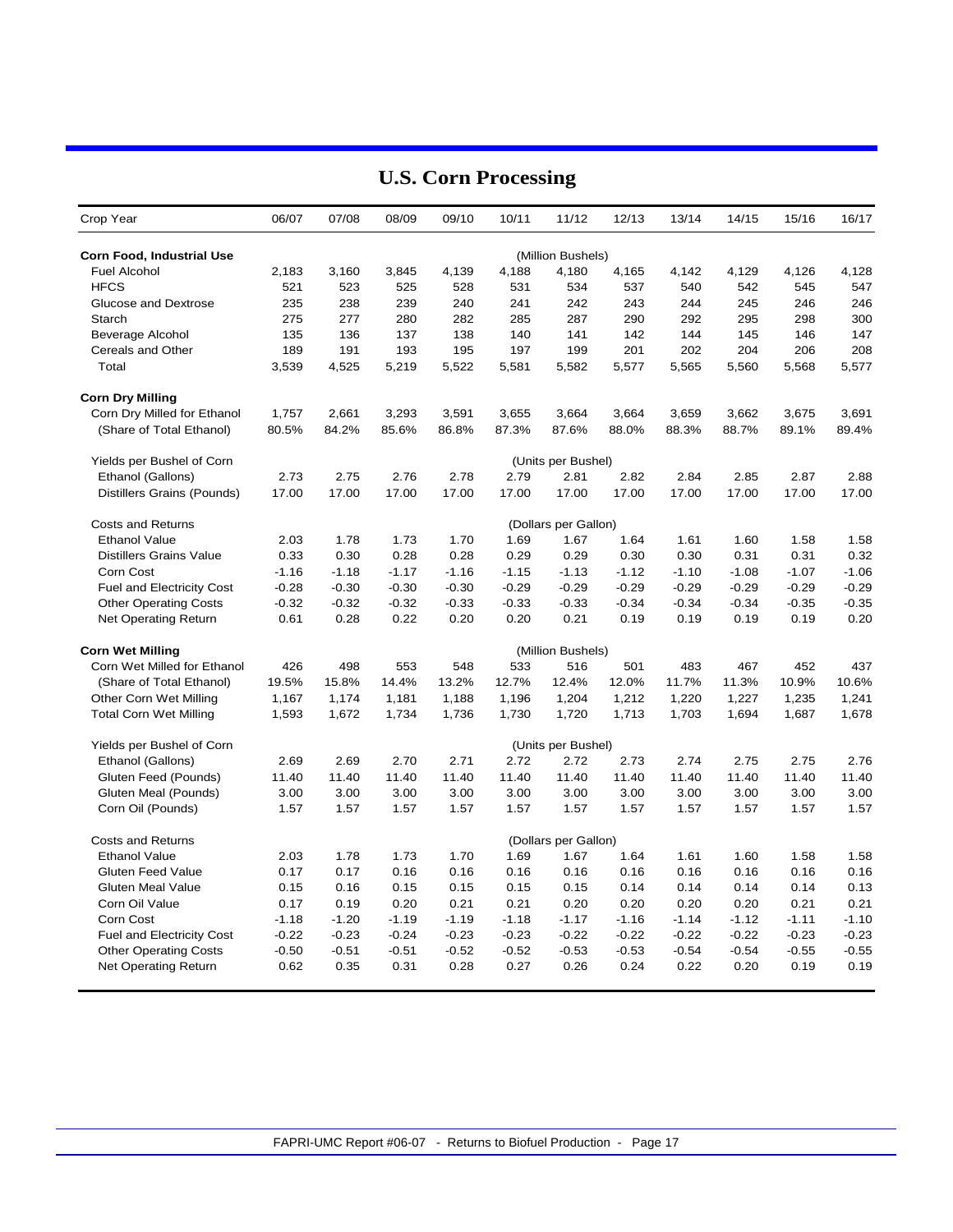| Crop Year                   | 06/07          | 07/08  | 08/09       | 09/10          | 10/11       | 11/12              | 12/13  | 13/14  | 14/15  | 15/16  | 16/17  |
|-----------------------------|----------------|--------|-------------|----------------|-------------|--------------------|--------|--------|--------|--------|--------|
| Area                        |                |        |             |                |             | (Million Acres)    |        |        |        |        |        |
| <b>Base Area</b>            | 52.9           | 52.9   | 52.9        | 53.0           | 53.0        | 53.0               | 53.0   | 53.0   | 53.0   | 53.0   | 53.0   |
| <b>Planted Area</b>         | 75.5           | 70.5   | 69.2        | 70.5           | 70.5        | 70.3               | 70.1   | 70.2   | 70.0   | 70.0   | 69.8   |
| <b>Harvested Area</b>       | 74.6           | 69.4   | 68.1        | 69.4           | 69.4        | 69.2               | 69.0   | 69.1   | 69.0   | 69.0   | 68.8   |
| Yield                       |                |        |             |                |             | (Bushels per Acre) |        |        |        |        |        |
| Actual                      | 42.7           | 41.3   | 41.7        | 42.1           | 42.6        | 43.0               | 43.5   | 43.9   | 44.4   | 44.9   | 45.3   |
| Program, Direct             | 30.8           | 30.8   | 30.8        | 30.8           | 30.8        | 30.8               | 30.8   | 30.8   | 30.8   | 30.8   | 30.8   |
| Program, CCP                | 34.1           | 34.1   | 34.1        | 34.1           | 34.1        | 34.1               | 34.1   | 34.1   | 34.1   | 34.1   | 34.1   |
|                             |                |        |             |                |             | (Million Bushels)  |        |        |        |        |        |
| <b>Supply</b>               | 3,641          | 3,448  | 3,305       | 3,320          | 3,353       | 3,387              | 3,412  | 3,451  | 3,487  | 3,524  | 3,554  |
| <b>Beginning Stocks</b>     | 449            | 574    | 463         | 392            | 396         | 402                | 408    | 411    | 420    | 425    | 433    |
| Production                  | 3,188          | 2,870  | 2,838       | 2,924          | 2,954       | 2,981              | 3,000  | 3,036  | 3,063  | 3,096  | 3,117  |
| Imports                     | $\overline{4}$ | 4      | 4           | $\overline{4}$ | 4           | 4                  | 4      | 4      | 4      | 4      | 4      |
| <b>Domestic Use</b>         | 1,947          | 1,896  | 1,886       | 1,926          | 1,957       | 1,990              | 2,026  | 2,067  | 2.112  | 2,156  | 2,200  |
| Crush                       | 1,781          | 1,739  | 1,727       | 1,762          | 1,791       | 1,821              | 1,855  | 1,893  | 1,935  | 1,976  | 2,017  |
| Seed, Residual              | 166            | 157    | 159         | 163            | 166         | 169                | 171    | 174    | 177    | 180    | 183    |
| <b>Exports</b>              | 1,120          | 1,089  | 1,027       | 999            | 994         | 988                | 975    | 963    | 950    | 934    | 912    |
| <b>Total Use</b>            | 3,068          | 2,985  | 2,913       | 2,924          | 2,951       | 2,978              | 3,002  | 3,031  | 3,062  | 3,091  | 3,112  |
| <b>Ending Stocks</b>        | 574            | 463    | 392         | 396            | 402         | 408                | 411    | 420    | 425    | 433    | 443    |
| <b>CCC Inventory</b>        | 0              | 0      | $\mathbf 0$ | 0              | $\mathbf 0$ | 0                  | 0      | 0      | 0      | 0      | 0      |
| Under Loan                  | 61             | 54     | 47          | 49             | 51          | 52                 | 52     | 57     | 57     | 60     | 61     |
| <b>Other Stocks</b>         | 513            | 409    | 345         | 346            | 351         | 356                | 358    | 363    | 368    | 373    | 382    |
| <b>Prices and Returns</b>   |                |        |             |                |             | (Dollars)          |        |        |        |        |        |
| Farm Price/bu.              | 6.10           | 6.73   | 7.05        | 7.03           | 6.92        | 6.81               | 6.79   | 6.70   | 6.59   | 6.48   | 6.43   |
| IL Processor Price/bu.      | 6.39           | 7.00   | 7.32        | 7.29           | 7.19        | 7.08               | 7.06   | 6.97   | 6.87   | 6.76   | 6.71   |
| Loan Rate/bu.               | 5.00           | 5.00   | 5.00        | 5.00           | 5.00        | 5.00               | 5.00   | 5.00   | 5.00   | 5.00   | 5.00   |
| Average LDP Rate/bu.        | 0.01           | 0.01   | 0.02        | 0.02           | 0.03        | 0.03               | 0.04   | 0.05   | 0.06   | 0.06   | 0.06   |
| Target Price/bu.            | 5.80           | 5.80   | 5.80        | 5.80           | 5.80        | 5.80               | 5.80   | 5.80   | 5.80   | 5.80   | 5.80   |
| CCP Rate/bu.                | 0.00           | 0.01   | 0.01        | 0.01           | 0.02        | 0.03               | 0.03   | 0.04   | 0.04   | 0.05   | 0.04   |
| Direct Payment/bu.          | 0.44           | 0.44   | 0.44        | 0.44           | 0.44        | 0.44               | 0.44   | 0.44   | 0.44   | 0.44   | 0.44   |
| Gross Market Revenue/a.     | 260.74         | 276.54 | 292.17      | 294.32         | 292.60      | 291.47             | 293.39 | 291.85 | 290.90 | 289.03 | 289.39 |
| LDP Revenue/a.              | 0.62           | 0.51   | 0.85        | 0.69           | 1.39        | 1.57               | 1.73   | 2.37   | 2.88   | 3.02   | 2.94   |
| Variable Expenses/a.        | 99.17          | 107.27 | 109.72      | 111.50         | 113.13      | 114.89             | 116.45 | 118.32 | 120.41 | 122.73 | 125.05 |
| Mkt + LDP Net Returns/a.    | 162.19         | 169.78 | 183.30      | 183.51         | 180.87      | 178.15             | 178.67 | 175.91 | 173.36 | 169.33 | 167.28 |
| CCP Revenue/Base a.         | 0.00           | 0.37   | 0.34        | 0.36           | 0.59        | 0.74               | 0.85   | 1.07   | 1.20   | 1.36   | 1.30   |
| Direct Payment/Base a.      | 11.52          | 11.52  | 11.52       | 11.52          | 11.52       | 11.52              | 11.52  | 11.52  | 11.52  | 11.52  | 11.52  |
| Soybean/Corn Price Ratio    | 1.93           | 2.09   | 2.19        | 2.18           | 2.15        | 2.14               | 2.15   | 2.14   | 2.14   | 2.12   | 2.11   |
| Meal Price, 48% Protein/ton | 180.16         | 188.26 | 185.51      | 180.45         | 176.72      | 173.97             | 173.15 | 169.65 | 164.45 | 159.48 | 155.86 |
| Oil Price/cwt.              | 27.21          | 30.67  | 33.49       | 34.34          | 34.33       | 34.08              | 34.05  | 34.09  | 34.34  | 34.54  | 34.95  |
| Crushing Margin/bu.         | 0.99           | 0.98   | 0.93        | 0.93           | 0.94        | 0.95               | 0.95   | 0.97   | 0.97   | 0.98   | 1.00   |

# **U.S. Soybean Supply and Utilization**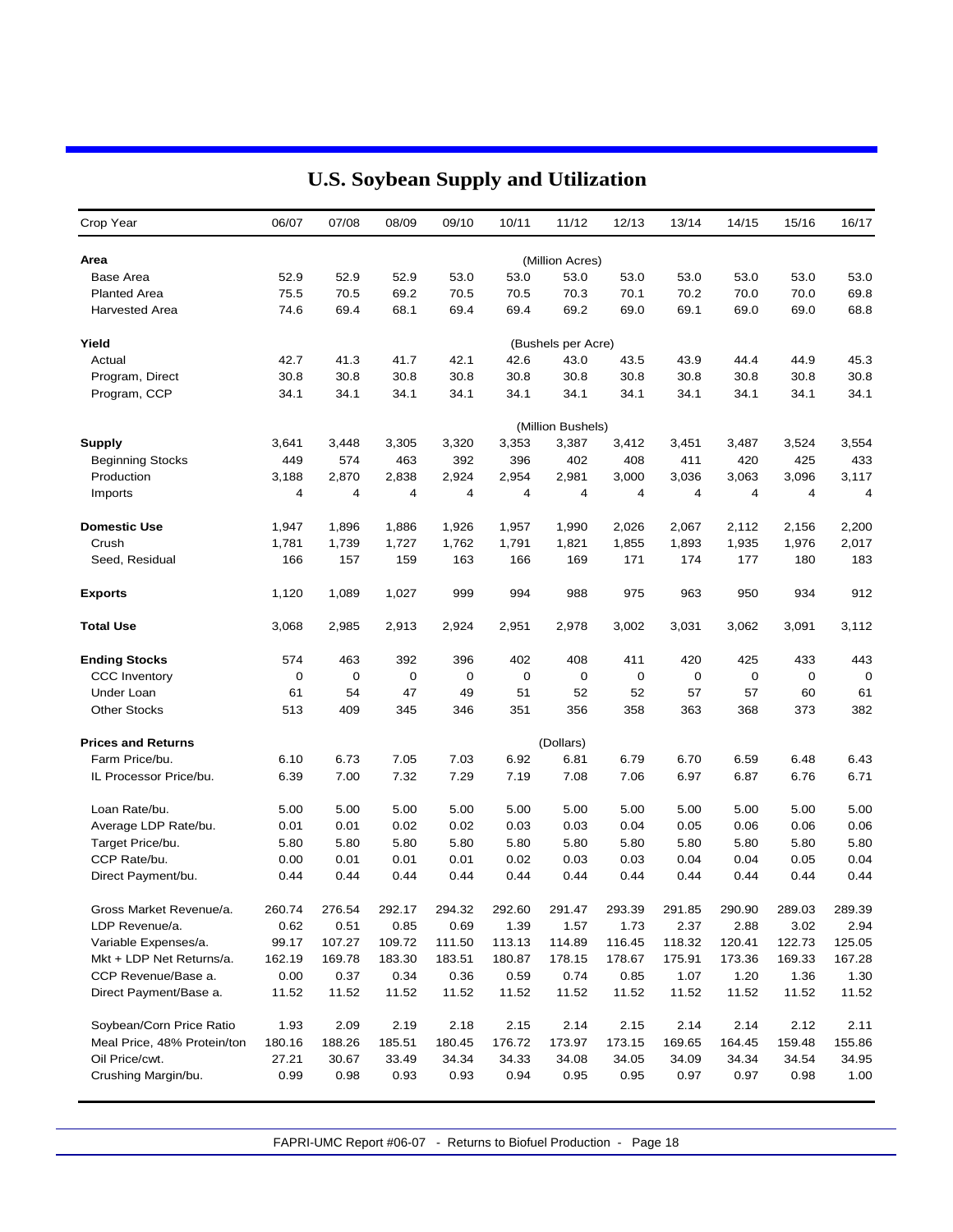| Crop Year               | 06/07  | 07/08  | 08/09  | 09/10  | 10/11  | 11/12             | 12/13  | 13/14  | 14/15  | 15/16  | 16/17  |
|-------------------------|--------|--------|--------|--------|--------|-------------------|--------|--------|--------|--------|--------|
|                         |        |        |        |        |        | (Million Pounds)  |        |        |        |        |        |
| <b>Supply</b>           | 23,235 | 22,530 | 21,896 | 22,023 | 22,308 | 22,647            | 23,044 | 23,478 | 23,947 | 24,406 | 24,855 |
| <b>Beginning Stocks</b> | 3,019  | 2,656  | 2,158  | 1,880  | 1,838  | 1,829             | 1,842  | 1,842  | 1,835  | 1,825  | 1,807  |
| Production              | 20,181 | 19,839 | 19,703 | 20,107 | 20,435 | 20,782            | 21,166 | 21,600 | 22,077 | 22,546 | 23,013 |
| Imports                 | 35     | 35     | 35     | 35     | 35     | 35                | 35     | 35     | 35     | 35     | 35     |
| <b>Domestic Use</b>     | 19,142 | 19,785 | 19,662 | 19,754 | 19,860 | 19.985            | 20,029 | 20,076 | 20,095 | 20,107 | 20,068 |
| <b>Biodiesel</b>        | 2,552  | 3,454  | 3,525  | 3,528  | 3,441  | 3,356             | 3,194  | 3,037  | 2,862  | 2,722  | 2,530  |
| Food and Other          | 16,589 | 16,331 | 16,137 | 16,226 | 16,419 | 16,629            | 16,834 | 17,039 | 17,233 | 17,385 | 17,538 |
| <b>Exports</b>          | 1,438  | 587    | 353    | 431    | 619    | 819               | 1,173  | 1,567  | 2,027  | 2,492  | 2,998  |
| <b>Total Use</b>        | 20,579 | 20,373 | 20,016 | 20,185 | 20,479 | 20,804            | 21,202 | 21,643 | 22,122 | 22,599 | 23,066 |
| <b>Ending Stocks</b>    | 2,656  | 2,158  | 1,880  | 1,838  | 1,829  | 1,842             | 1,842  | 1,835  | 1,825  | 1,807  | 1,789  |
| <b>Price</b>            |        |        |        |        |        | (Cents per Pound) |        |        |        |        |        |
| Decatur, IL             | 27.21  | 30.67  | 33.49  | 34.34  | 34.33  | 34.08             | 34.05  | 34.09  | 34.34  | 34.54  | 34.95  |

## **U.S. Soybean Oil Supply and Utilization**

## **U.S. Soybean Meal Supply and Utilization**

| Crop Year                | 06/07  | 07/08  | 08/09  | 09/10  | 10/11  | 11/12             | 12/13  | 13/14  | 14/15  | 15/16  | 16/17  |
|--------------------------|--------|--------|--------|--------|--------|-------------------|--------|--------|--------|--------|--------|
|                          |        |        |        |        |        | (Thousand Tons)   |        |        |        |        |        |
| <b>Supply</b>            | 42,934 | 41,885 | 41,598 | 42,446 | 43,134 | 43,861            | 44,665 | 45,573 | 46,570 | 47,553 | 48,532 |
| <b>Beginning Stocks</b>  | 314    | 290    | 288    | 291    | 294    | 297               | 299    | 299    | 302    | 305    | 309    |
| Production               | 42,454 | 41,430 | 41,145 | 41,989 | 42,674 | 43,398            | 44,200 | 45,108 | 46,103 | 47,082 | 48,057 |
| Imports                  | 166    | 166    | 166    | 166    | 166    | 166               | 166    | 166    | 166    | 166    | 166    |
| <b>Domestic Use</b>      | 33,929 | 33,736 | 33,829 | 34,353 | 35,008 | 35,734            | 36,354 | 37,031 | 37,684 | 38,442 | 39,183 |
| <b>Exports</b>           | 8,716  | 7,861  | 7,478  | 7,799  | 7,829  | 7,828             | 8,012  | 8,240  | 8,581  | 8,803  | 9,037  |
| <b>Total Use</b>         | 42,645 | 41,598 | 41,307 | 42,152 | 42,837 | 43,562            | 44,365 | 45,271 | 46,265 | 47,244 | 48,220 |
| <b>Ending Stocks</b>     | 290    | 288    | 291    | 294    | 297    | 299               | 299    | 302    | 305    | 309    | 312    |
| <b>Price</b>             |        |        |        |        |        | (Dollars per Ton) |        |        |        |        |        |
| Decatur, IL, 48% Protein | 180.16 | 188.26 | 185.51 | 180.45 | 176.72 | 173.97            | 173.15 | 169.65 | 164.45 | 159.48 | 155.86 |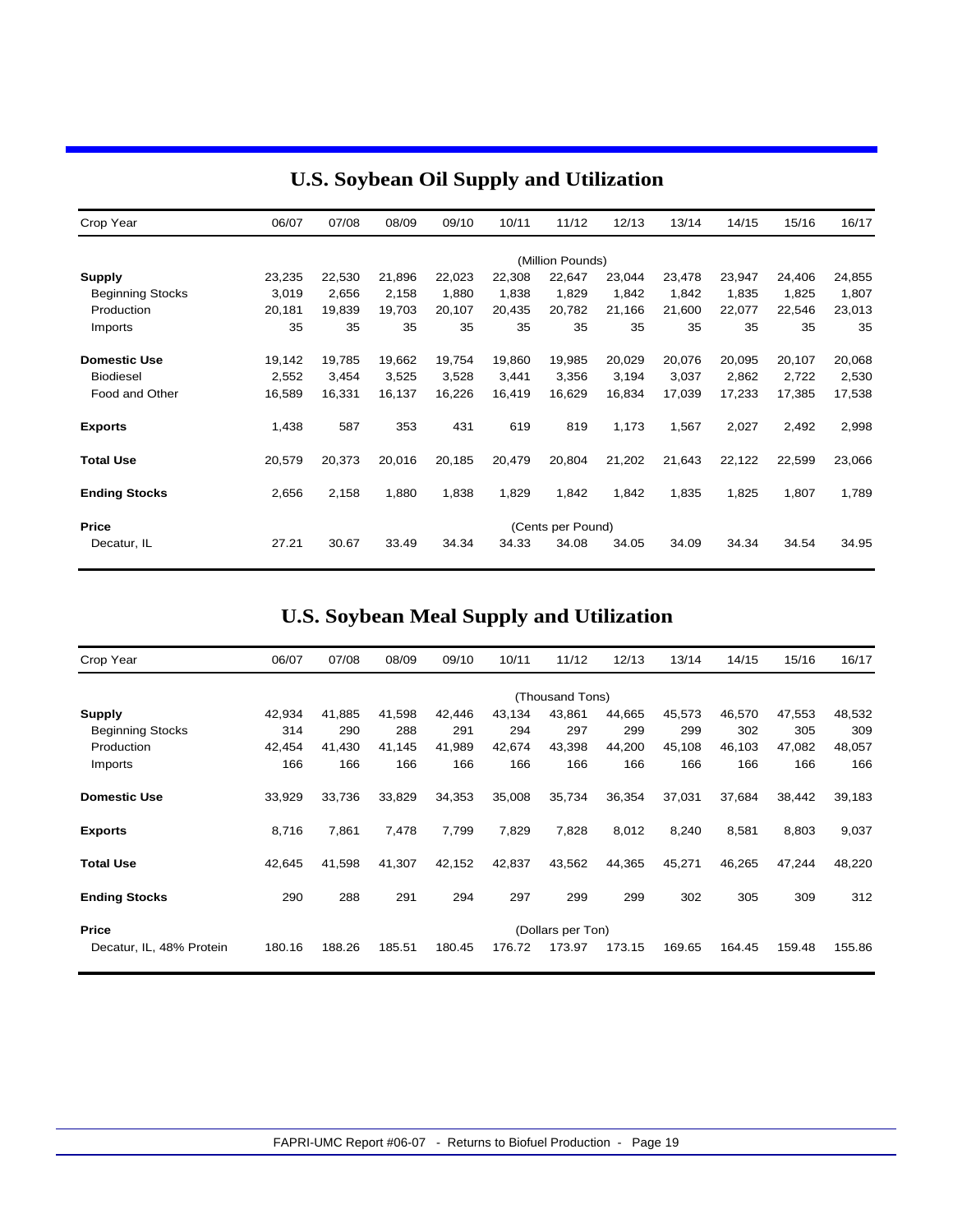| Calendar or Crop Year                | 2006    | 2007    | 2008    | 2009    | 2010    | 2011                                 | 2012    | 2013    | 2014    | 2015    | 2016    |
|--------------------------------------|---------|---------|---------|---------|---------|--------------------------------------|---------|---------|---------|---------|---------|
| <b>Biodiesel Production</b>          |         |         |         |         |         | (Million Gallons, Oct.-Sep. Year)    |         |         |         |         |         |
| From Soybean Oil                     | 331     | 449     | 458     | 458     | 447     | 436                                  | 415     | 394     | 372     | 353     | 329     |
| From Canola Oil                      | 30      | 62      | 69      | 74      | 80      | 86                                   | 86      | 85      | 82      | 81      | 79      |
| From Other Fats and Oils             | 24      | 29      | 30      | 32      | 34      | 37                                   | 39      | 41      | 43      | 45      | 47      |
| <b>Total Biodiesel Production</b>    | 386     | 539     | 557     | 563     | 561     | 559                                  | 540     | 521     | 497     | 479     | 455     |
| <b>Fuel Prices</b>                   |         |         |         |         |         | (Dollars per Gallon, Calendar Year)  |         |         |         |         |         |
| Biodiesel, Plant                     | 3.37    | 3.35    | 3.17    | 3.15    | 3.14    | 3.12                                 | 3.09    | 3.07    | 3.05    | 3.05    | 3.05    |
| #2 Diesel, Refiner Sales             | 2.02    | 1.95    | 1.98    | 1.96    | 1.95    | 1.93                                 | 1.89    | 1.85    | 1.82    | 1.79    | 1.78    |
| #2 Diesel, Retail                    | 2.71    | 2.62    | 2.64    | 2.63    | 2.63    | 2.60                                 | 2.57    | 2.53    | 2.50    | 2.48    | 2.47    |
| Tax Credit, Virgin Veg. Oil          | 1.00    | 1.00    | 1.00    | 1.00    | 1.00    | 1.00                                 | 1.00    | 1.00    | 1.00    | 1.00    | 1.00    |
| Tax Credit. Other Feedstock          | 0.50    | 0.50    | 0.50    | 0.50    | 0.50    | 0.50                                 | 0.50    | 0.50    | 0.50    | 0.50    | 0.50    |
| Biodiesel, Implied Retail            | 3.06    | 3.01    | 2.83    | 2.82    | 2.81    | 2.79                                 | 2.77    | 2.75    | 2.74    | 2.73    | 2.74    |
| <b>Biodiesel/Diesel Retail Ratio</b> | 112.9%  | 115.1%  | 107.1%  | 107.2%  | 107.0%  | 107.4%                               | 107.7%  | 108.6%  | 109.4%  | 110.2%  | 110.9%  |
| <b>Costs and Returns</b>             |         |         |         |         |         | (Dollars per Gallon, Oct.-Sep. Year) |         |         |         |         |         |
| <b>Biodiesel Value</b>               | 3.40    | 3.17    | 3.16    | 3.14    | 3.12    | 3.10                                 | 3.07    | 3.05    | 3.05    | 3.05    | 3.06    |
| Glycerin Value                       | 0.05    | 0.05    | 0.05    | 0.05    | 0.05    | 0.05                                 | 0.05    | 0.05    | 0.05    | 0.05    | 0.05    |
| Soybean Oil Cost                     | $-2.10$ | $-2.36$ | $-2.58$ | $-2.64$ | $-2.64$ | $-2.62$                              | $-2.62$ | $-2.62$ | $-2.64$ | $-2.66$ | $-2.69$ |
| <b>Other Operating Costs</b>         | $-0.53$ | $-0.54$ | $-0.54$ | $-0.55$ | $-0.56$ | $-0.56$                              | $-0.57$ | $-0.57$ | $-0.58$ | $-0.58$ | $-0.59$ |
| Net Operating Return                 | 0.83    | 0.32    | 0.08    | 0.00    | $-0.02$ | $-0.04$                              | $-0.07$ | $-0.10$ | $-0.13$ | $-0.15$ | $-0.17$ |

## **U.S. Biodiesel Sector**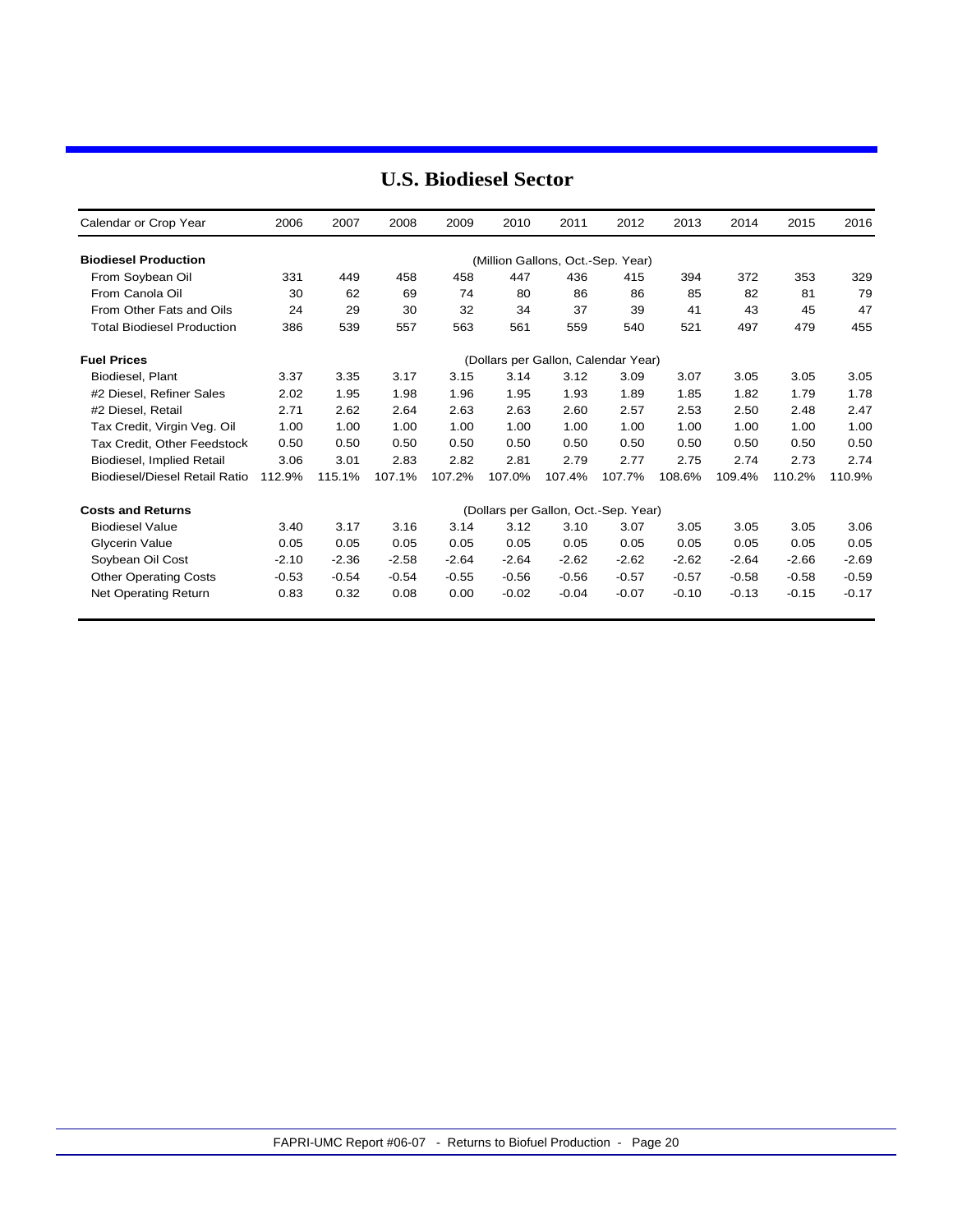|                                        | <b>Tax Provisions</b> | <b>Tax Provisions</b> |                   |            |
|----------------------------------------|-----------------------|-----------------------|-------------------|------------|
|                                        | Extended              | Expire as             | Absolute          | Percentage |
|                                        | Indefinitely          | Scheduled             | <b>Difference</b> | Difference |
|                                        |                       |                       |                   |            |
| <b>Tax and Tariff Provisions</b>       |                       | (Dollars per Gallon)  |                   |            |
| <b>Ethanol Tax Credit</b>              | 0.51                  | 0.00                  | $-0.51$           | $-100.0%$  |
| Biodiesel Tax Credit (Virgin Veg. Oil) | 1.00                  | 0.00                  | $-1.00$           | $-100.0%$  |
| <b>Ethanol Specific Tariff</b>         | 0.54                  | 0.00                  | $-0.54$           | $-100.0%$  |
| <b>Biofuel Sector Results</b>          |                       | (Billion Gallons)     |                   |            |
| <b>Ethanol Production</b>              | 12.37                 | 8.61                  | $-3.75$           | $-30.4%$   |
| <b>Ethanol Net Imports</b>             | 0.32                  | 0.48                  | 0.16              | 49.4%      |
| <b>Ethanol Domestic Disappearance</b>  | 12.68                 | 9.11                  | $-3.57$           | $-28.1%$   |
| <b>Biodiesel Production</b>            | 0.51                  | 0.23                  | $-0.27$           | $-53.9%$   |
|                                        |                       | (Dollars per Gallon)  |                   |            |
| Ethanol Price, FOB Omaha Plant         | 1.63                  | 1.34                  | $-0.29$           | $-17.8%$   |
| <b>Ethanol Implied Retail Price</b>    | 1.76                  | 1.98                  | 0.22              | 12.5%      |
| Dry Mill Returns Over Operating Costs  | 0.19                  | 0.04                  | $-0.15$           | $-79.7%$   |
| <b>Biodiesel Plant Price</b>           | 3.07                  | 2.12                  | $-0.95$           | $-31.0%$   |
| <b>Corn Sector Supply and Use</b>      |                       | (Billion Bushels)     |                   |            |
| Corn Production                        | 13.83                 | 13.31                 | $-0.52$           | $-3.7%$    |
| Corn Ethanol Use                       | 4.14                  | 2.82                  | $-1.33$           | $-32.1%$   |
| Corn Feed Use                          | 5.84                  | 6.24                  | 0.40              | 6.8%       |
| Corn Exports                           | 2.37                  | 2.77                  | 0.40              | 16.9%      |
| Soybean Sector Supply and Use          |                       | (Billion Bushels)     |                   |            |
| Soybean Production                     | 3.05                  | 3.10                  | 0.05              | 1.6%       |
| Soybean Crush                          | 1.92                  | 1.92                  | 0.01              | 0.3%       |
| Soybean Exports                        | 0.95                  | 0.99                  | 0.03              | 3.4%       |
|                                        |                       | (Billion Pounds)      |                   |            |
| Soyoil Biodiesel Use                   | 2.95                  | 1.33                  | $-1.62$           | $-55.0%$   |
| Soyoil Other Domestic Use              | 17.11                 | 17.73                 | 0.62              | 3.6%       |
| Soyoil Exports                         | 1.85                  | 2.91                  | 1.07              | 57.9%      |
| <b>Crop Planted Acreage</b>            |                       | (Million Acres)       |                   |            |
| Corn                                   | 89.84                 | 86.46                 | $-3.38$           | $-3.8%$    |
| Soybeans                               | 70.08                 | 71.18                 | 1.10              | 1.6%       |
| Wheat                                  | 57.46                 | 58.00                 | 0.54              | 0.9%       |
| 9 Other Crops Plus Hay                 | 96.42                 | 96.40                 | $-0.03$           | 0.0%       |
| <b>Conservation Reserve Area</b>       | 31.95                 | 32.60                 | 0.65              | 2.0%       |
| 12 Crops + Hay + CRP                   | 345.76                | 344.64                | $-1.11$           | $-0.3%$    |
| <b>Crop Sector Prices</b>              |                       | (Dollars per Bushel)  |                   |            |
| Corn Farm Price                        | 3.11                  | 2.81                  | $-0.30$           | $-9.6%$    |
| Soybean Farm Price                     | 6.63                  | 6.14                  | $-0.49$           | -7.4%      |
| <b>Wheat Farm Price</b>                | 4.19                  | 4.03                  | $-0.16$           | $-3.9%$    |
| Sorghum Farm Price                     | 3.01                  | 2.81                  | $-0.20$           | $-6.6%$    |
|                                        |                       | (Cents per Pound)     |                   |            |
| <b>Upland Cotton Farm Price</b>        | 58.10                 | 57.85                 | $-0.26$           | $-0.4%$    |
| Soyoil Market Price, Decatur, IL       | 34.34                 | 26.89                 | $-7.45$           | $-21.7%$   |
|                                        |                       | (Dollars per Ton)     |                   |            |
| Soymeal Price, 48% Protein             | 166.09                | 179.85                | 13.75             | 8.3%       |
| DDG Price, Indiana                     | 102.39                | 113.35                | 10.96             | 10.7%      |
|                                        |                       |                       |                   |            |

# **Biofuel Tax and Tariff Extensions: 2011-2016 Averages**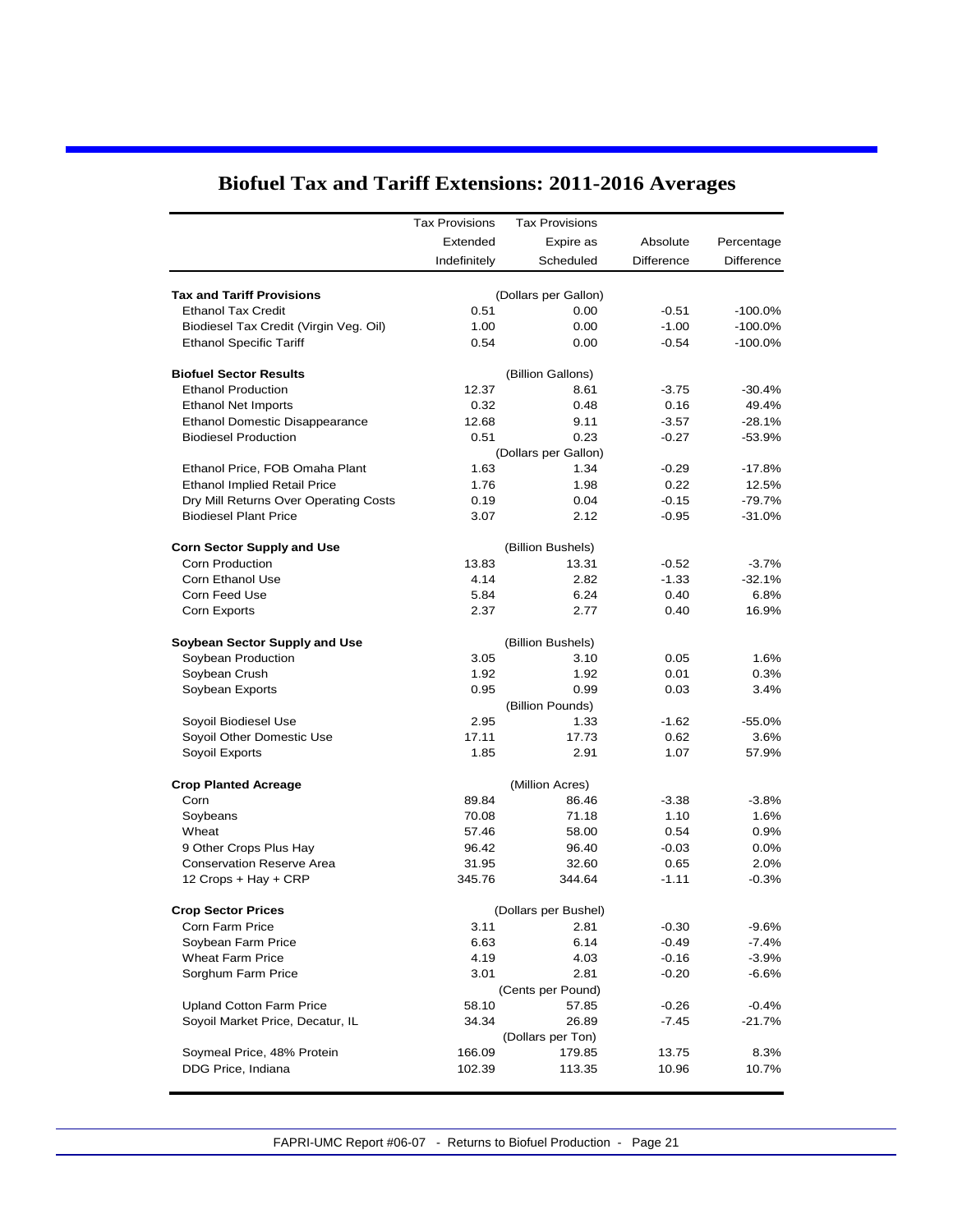|  |  |  | Biofuel Tax and Tariff Extensions: 2011-2016 Averages, cont. |  |  |  |
|--|--|--|--------------------------------------------------------------|--|--|--|
|--|--|--|--------------------------------------------------------------|--|--|--|

|                                                              | <b>Tax Provisions</b> | <b>Tax Provisions</b>       |            |            |
|--------------------------------------------------------------|-----------------------|-----------------------------|------------|------------|
|                                                              | Extended              | Expire as                   | Absolute   | Percentage |
|                                                              | Indefinitely          | Scheduled                   | Difference | Difference |
|                                                              |                       |                             |            |            |
| <b>Tax and Tariff Provisions</b>                             |                       | (Dollars per Gallon)        |            |            |
| <b>Ethanol Tax Credit</b>                                    | 0.51                  | 0.00                        | $-0.51$    | $-100.0%$  |
| Biodiesel Tax Credit (Virgin Veg. Oil)                       | 1.00                  | 0.00                        | $-1.00$    | $-100.0%$  |
| <b>Ethanol Specific Tariff</b>                               | 0.54                  | 0.00                        | $-0.54$    | $-100.0%$  |
| <b>Meat and Milk Production</b>                              |                       | (Billion Pounds)            |            |            |
| <b>Beef Production</b>                                       | 28.39                 | 28.44                       | 0.05       | 0.2%       |
| Pork Production                                              | 22.56                 | 22.65                       | 0.09       | 0.4%       |
| <b>Broiler Production</b>                                    | 39.73                 | 39.87                       | 0.14       | 0.3%       |
| Milk Production                                              | 199.66                | 199.93                      | 0.27       | 0.1%       |
|                                                              |                       |                             |            |            |
| <b>Livestock and Dairy Prices</b><br>Steers, Nebraska Direct | 84.61                 | (Dollars per Cwt.)<br>84.13 | $-0.48$    | $-0.6%$    |
| Feeder Steers, Oklahoma City                                 | 100.55                | 101.11                      | 0.55       | 0.5%       |
| Barrows & Gilts, 51-52% Lean                                 | 49.75                 | 48.97                       | $-0.78$    | $-1.6%$    |
| Broilers, 12 City Wholesale                                  | 70.82                 | 70.08                       | $-0.74$    | $-1.0%$    |
|                                                              | 14.47                 |                             |            |            |
| All Milk                                                     |                       | 14.41                       | $-0.06$    | $-0.4%$    |
| <b>Government Outlays</b>                                    |                       | (Billion Dollars)           |            |            |
| Marketing Loans (Crop Years)                                 | 0.59                  | 0.93                        | 0.34       | 56.9%      |
| Countercyclical Payments (Crop Years)                        | 0.90                  | 1.13                        | 0.23       | 25.2%      |
| Net CCC Oultays (Fiscal Years)                               | 11.17                 | 11.74                       | 0.57       | 5.1%       |
| <b>Ethanol Tax Credit</b>                                    | 6.47                  | 0.00                        | $-6.47$    | $-100.0%$  |
| <b>Farm Income</b>                                           |                       | (Billion Dollars)           |            |            |
| <b>Crop Receipts</b>                                         | 154.06                | 147.34                      | $-6.72$    | $-4.4%$    |
| <b>Livestock Receipts</b>                                    | 134.16                | 133.54                      | $-0.61$    | $-0.5%$    |
| <b>Government Payments</b>                                   | 11.06                 | 11.63                       | 0.57       | 5.1%       |
|                                                              |                       |                             |            |            |
| Rent to Non-Operator Landlords                               | 14.13                 | 12.44                       | $-1.69$    | $-12.0%$   |
| <b>Other Production Expenses</b>                             | 270.78                | 268.54                      | $-2.24$    | $-0.8%$    |
| <b>Total Production Expenses</b>                             | 284.92                | 280.98                      | $-3.93$    | $-1.4%$    |
| Other Net Farm Income                                        | 46.64                 | 46.38                       | $-0.27$    | $-0.6%$    |
| Net Farm Income                                              | 61.00                 | 57.91                       | $-3.09$    | $-5.1%$    |
|                                                              |                       | (Dollars per Acre)          |            |            |
| <b>Value of Farm Real Estate</b>                             | 2,746                 | 2,670                       | $-75.23$   | $-2.7%$    |
|                                                              |                       |                             |            |            |
|                                                              |                       | (Index)                     |            |            |
| <b>Consumer Food Price Index</b>                             | 228.6                 | 228.4                       | $-0.2$     | $-0.1%$    |
|                                                              |                       |                             |            |            |